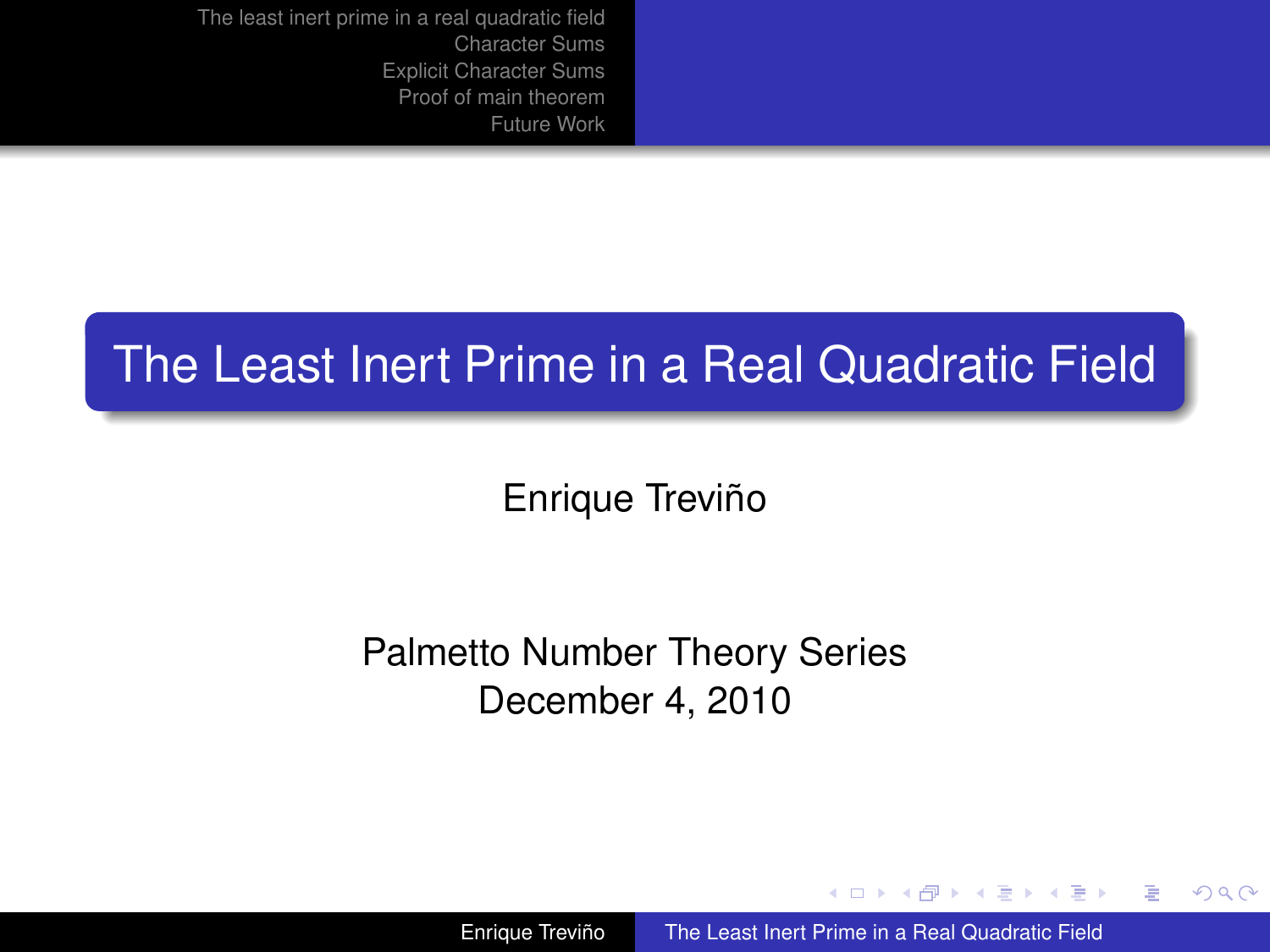[Character Sums](#page-5-0) [Explicit Character Sums](#page-9-0) [Proof of main theorem](#page-16-0) [Future Work](#page-24-0)

# An upperbound on the least inert prime in a real quadratic field

An integer *D* is a fundamental discriminant if and only if either *D* is squarefree,  $D \neq 1$ , and  $D \equiv$  (mod 4) or  $D = 4L$  with L squarefree and  $L \equiv 2, 3 \pmod{4}$ .

#### Theorem (Granville, Mollin and Williams, 2000)

*For any positive fundamental discriminant D* > 3705*, there is* √ *always at least one prime p* ≤ *D*/2 *such that the Kronecker*  $symbol(D/p) = -1$ .

イロメ イ押 メイヨメ イヨメ

<span id="page-1-0"></span>ă,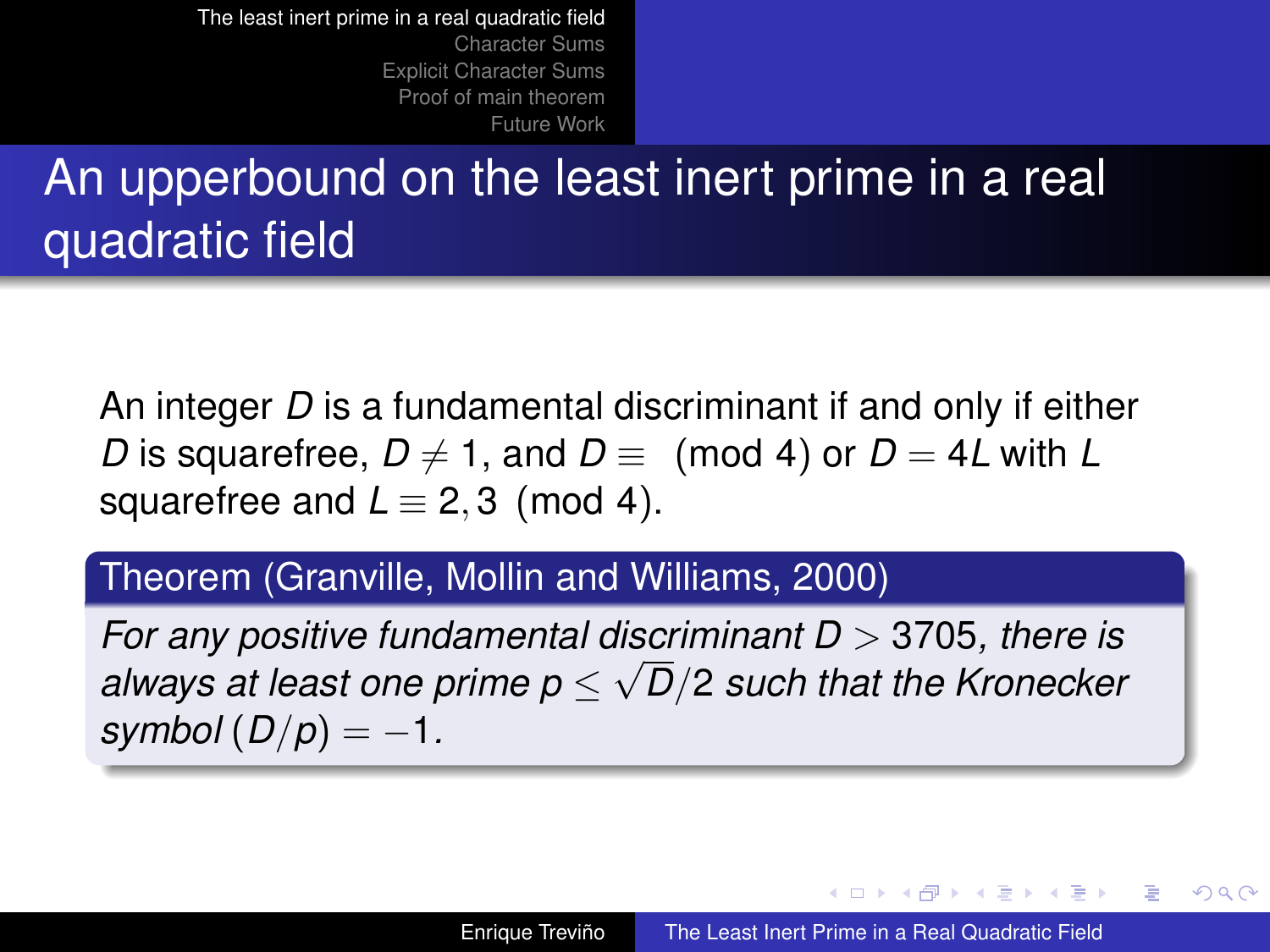[Character Sums](#page-5-0) [Explicit Character Sums](#page-9-0) [Proof of main theorem](#page-16-0) [Future Work](#page-24-0)

## Improved upperbound

#### Theorem (ET, 2010)

*For any positive fundamental discriminant D* > 1596*, there is always at least one prime p* ≤ *D* <sup>0</sup>.<sup>45</sup> *such that the Kronecker*  $symbol(D/p) = -1$ .

Enrique Treviño [The Least Inert Prime in a Real Quadratic Field](#page-0-0)

4 ロ ) (何 ) (日 ) (日 )

B

 $QQ$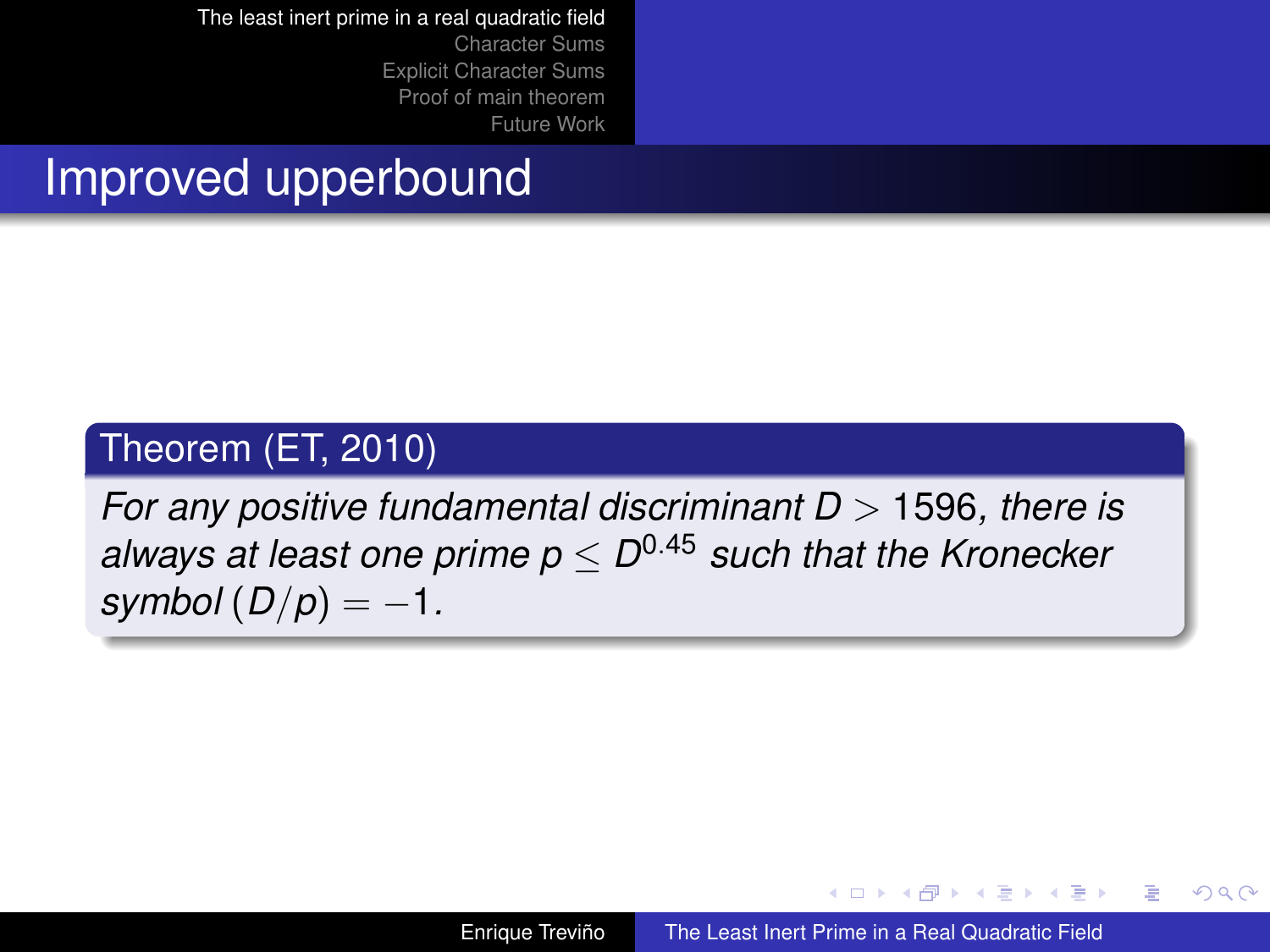[Character Sums](#page-5-0) [Explicit Character Sums](#page-9-0) [Proof of main theorem](#page-16-0) [Future Work](#page-24-0)

## Elements of the Proof

- Use a computer to check the "small" cases. Granville, Mollin and Williams used the Manitoba Scalable Sieving Unit.
- Use analytic techniques to prove it for the "infinite case", i.e. the very large *D*. The tool used by Granville et al. was the Pólya–Vinogradov inequality. I used a "smoothed" version of it.
- Use Pólya–Vinogradov plus a bit of clever computing to fill in the gap.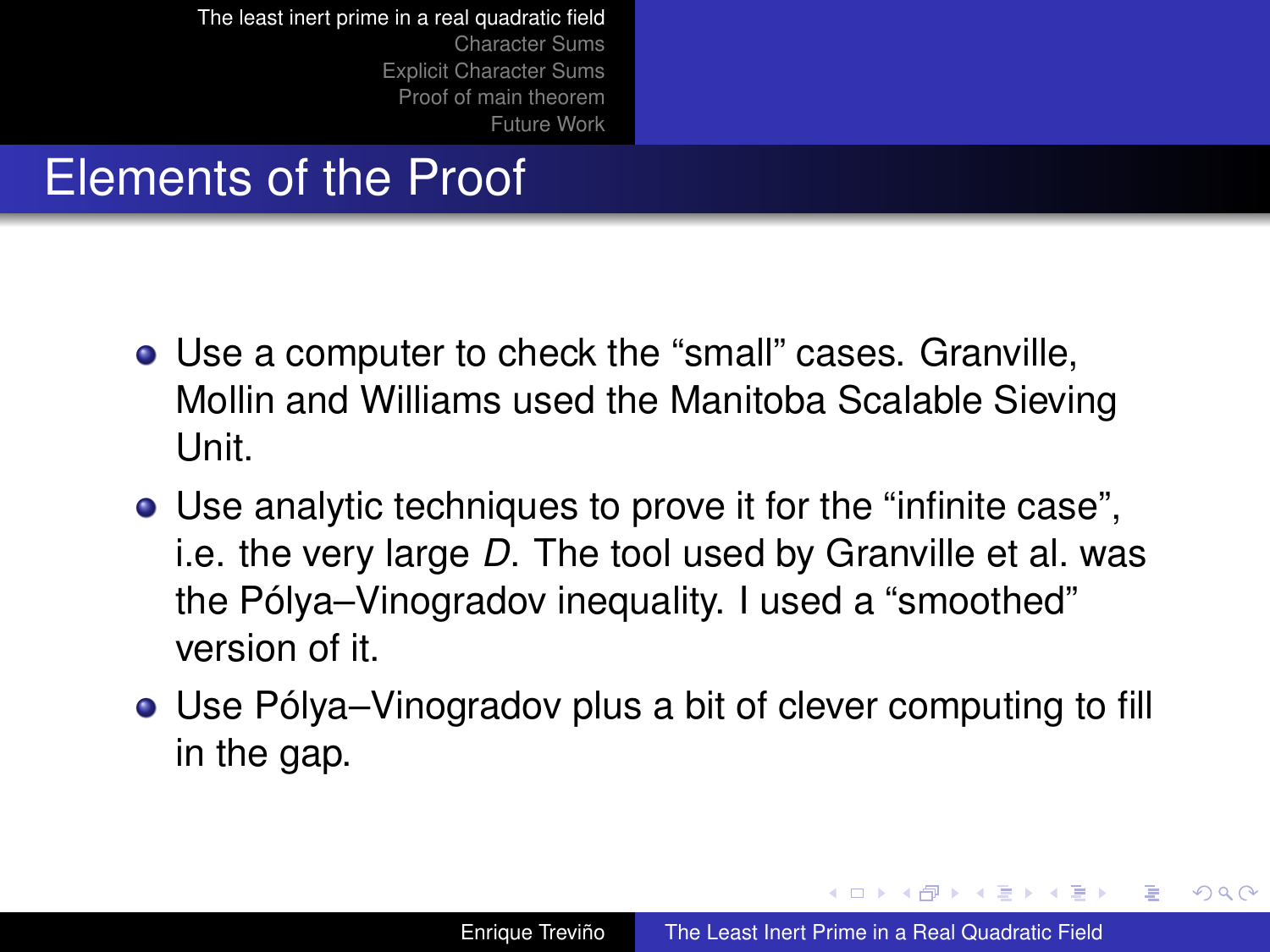[Character Sums](#page-5-0) [Explicit Character Sums](#page-9-0) [Proof of main theorem](#page-16-0) [Future Work](#page-24-0)

## Manitoba Scalable Sieving Unit



€ □ 下 ← 一个 →  $\mathbf{p}$  $\rightarrow$   $\equiv$   $\rightarrow$ 

É  $\sim$ 

 $\equiv$ 

 $2990$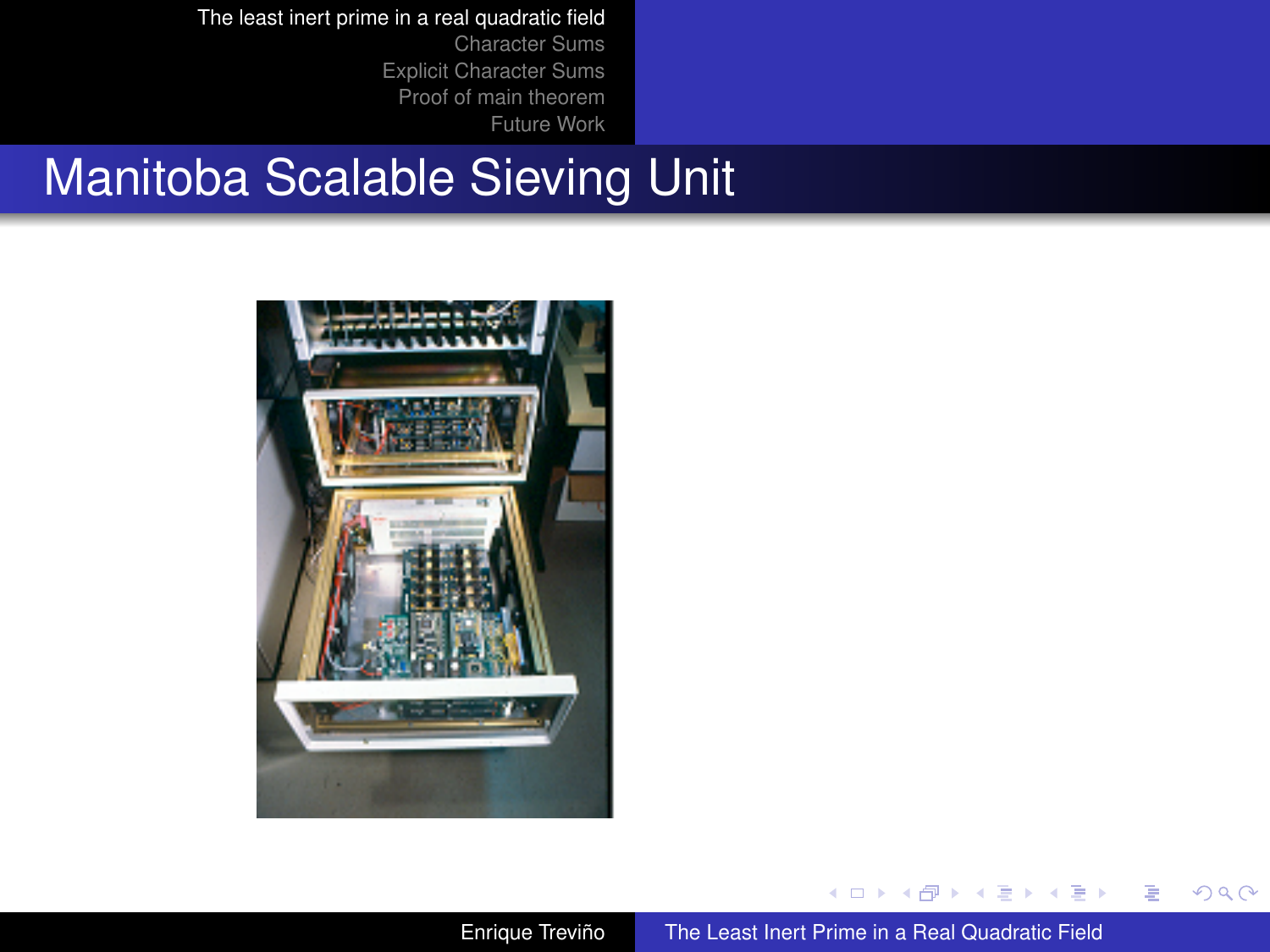# Pólya–Vinogradov

Let  $\chi$  be a Dirichlet character to the modulus  $q > 1$ . Let

$$
S(\chi) = \max_{M,N} \left| \sum_{n=M+1}^{M+N} \chi(n) \right|
$$

The Pólya–Vinogradov inequality (1918) states that there exists an absolute universal constant *c* such that for any Dirichlet  $\alpha$  is absolute annotical constant  $\alpha$ 

Under GRH, Montgomery and Vaughan showed that  $S(\chi) \ll \sqrt{q} \log \log q$ .

Paley showed in 1932 that there are infinitely many quadratic characters such that  $S(\chi) \gg \sqrt{q} \log \log q$ .

<span id="page-5-0"></span>K ロ ⊁ K 何 ≯ K ヨ ⊁ K ヨ ⊁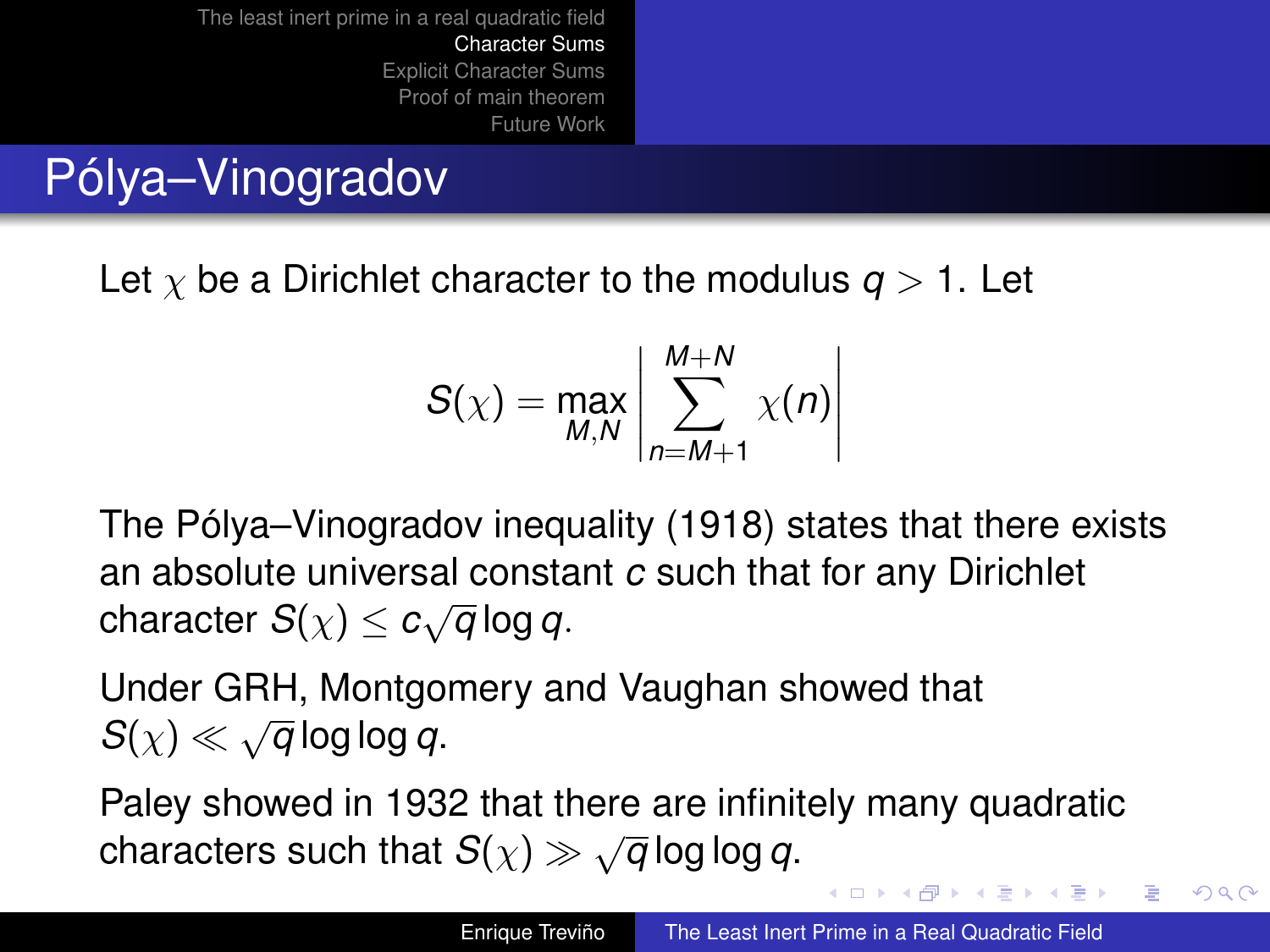# Further results regarding Pólya–Vinogradov

Granville and Soundararajan showed that one can save a small power of log *q* in the Pólya–Vinogradov inequality. Goldmakher improved it to

#### Theorem (Goldmakher, 2007)

*For each fixed odd number g > 1, for*  $\chi$  (mod *q*) *of order g,* 

$$
S(\chi) \ll_g \sqrt{q}(\log q)^{\Delta_g+o(1)}, \quad \Delta_g = \frac{g}{\pi} \sin \frac{\pi}{g}, \quad q \to \infty.
$$

*Moreover, under GRH*

$$
S(\chi) \ll_g \sqrt{q} (\log \log q)^{\Delta_g + o(1)}.
$$

*Furthermore, there exists an infinite family of characters* χ (mod *q*) *of order g satisfying* √

$$
S(\chi) \gg_{\epsilon,g} \sqrt{q}(\log\log q)^{\Delta_g-\epsilon}
$$

.

**K ロ ト K 伺 ト K ヨ ト K ヨ ト** 

 $\equiv$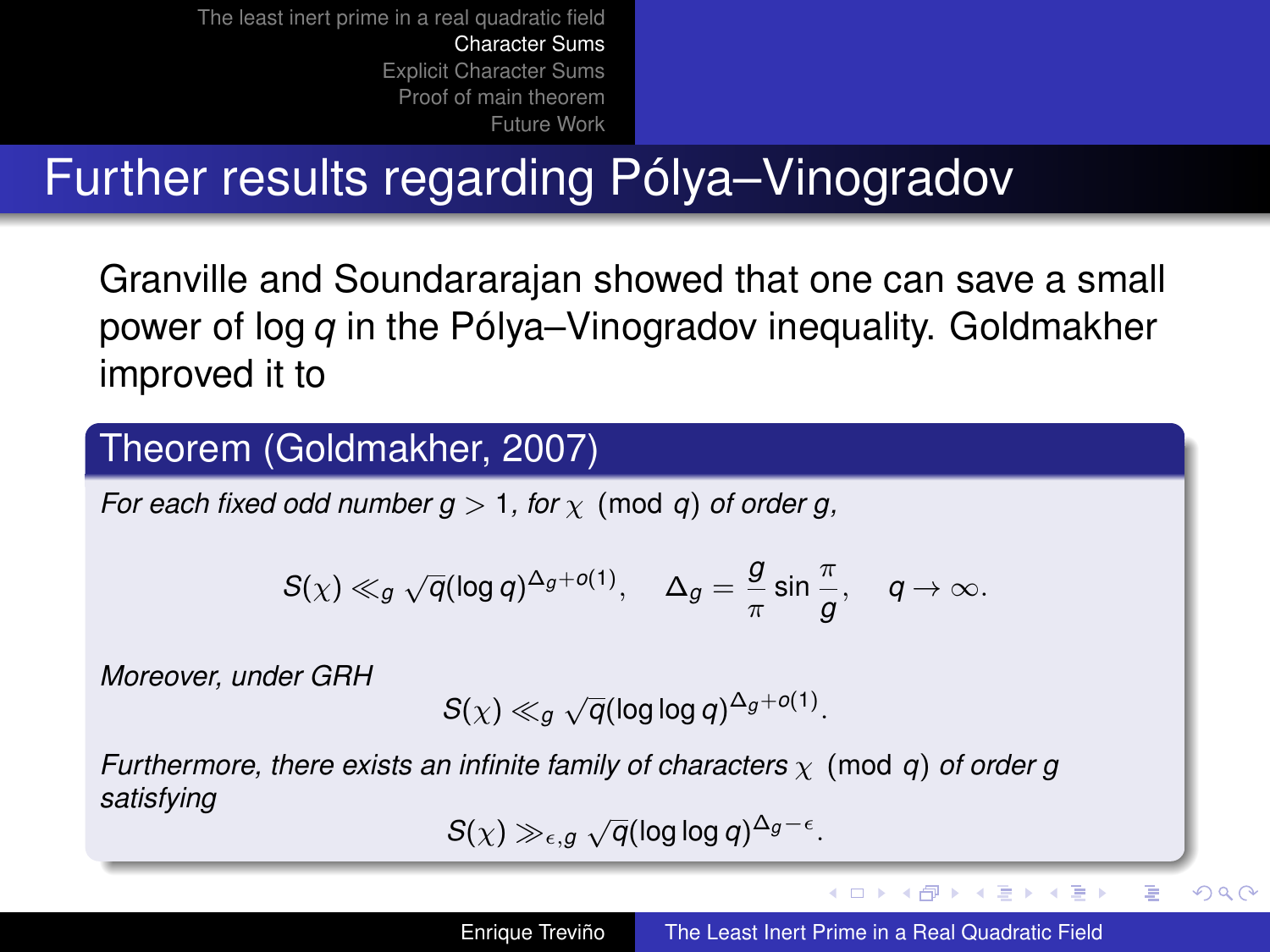# Asymptotic results on least inert primes in a real quadratic field

- Using the Pólya–Vinogradov, it easily follows that there exists a *p* √ *<sup>D</sup>* log *<sup>D</sup>* such that *D p*  $= -1.$
- By using a little sieving, we can improve this result: For every  $\epsilon > 0$ , there exists a prime  $p \ll_{\epsilon} D^{\frac{1}{2\sqrt{\theta}} + \epsilon}$  such that *D p*  $\Big) = -1.$
- Using the Burgess inequality and a little sieving, we get the best unconditional result we have now: For every  $\epsilon > 0$ , there exists a prime  $\rho \ll_{\epsilon} D^{\frac{1}{4\sqrt{\theta}} + \epsilon}$  such that  $\Big(\frac{D}{D}\Big)$  $= -1.$ *p* **K ロ ト K 何 ト K ヨ ト K ヨ ト**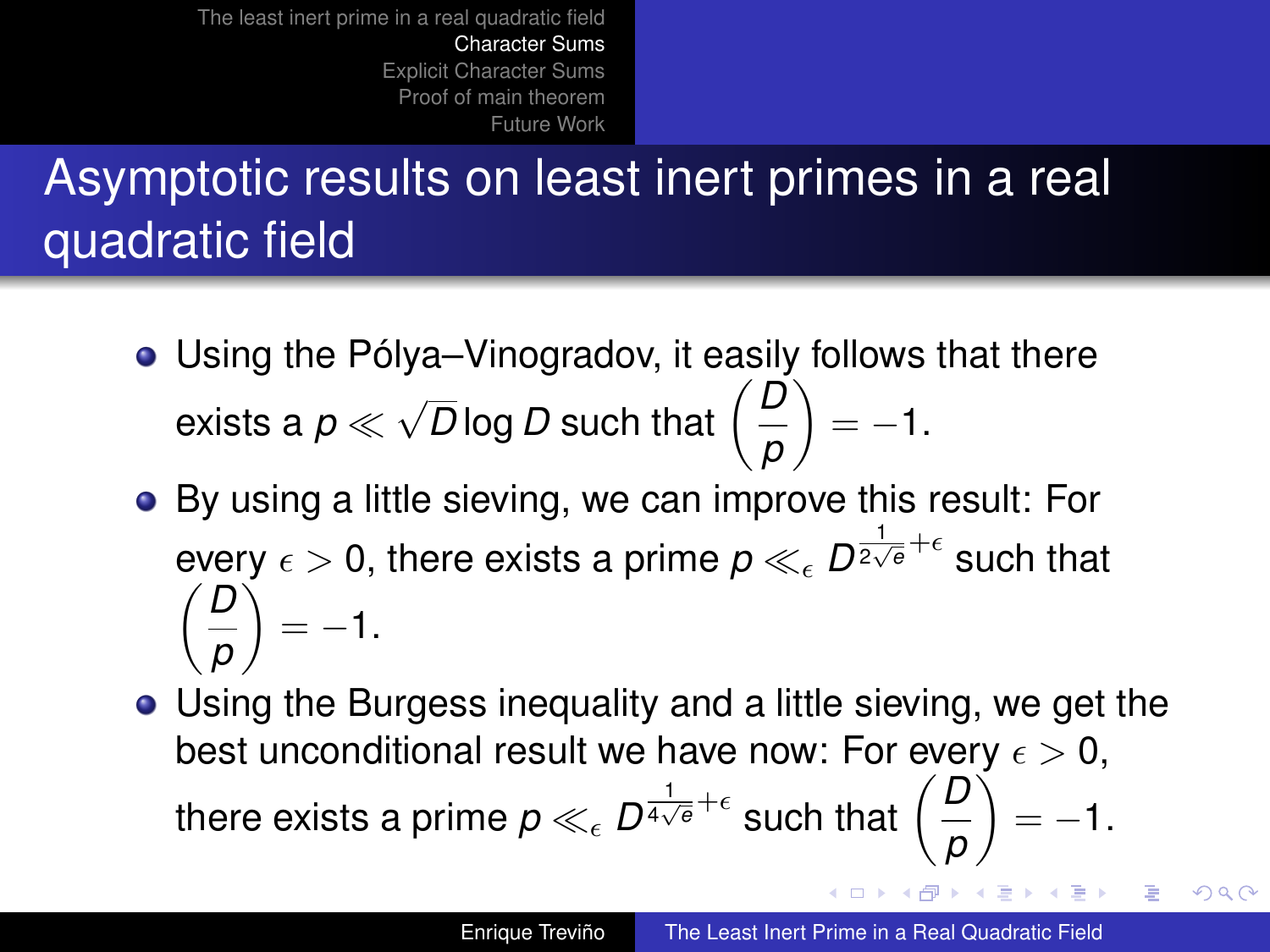

### Theorem (Burgess, 1962)

*Let*  $\chi$  *be a primitive character mod q with q > 1, r an integer and*  $\epsilon > 0$  *a real number. Then* 

$$
S(\chi) \ll_{\epsilon,r} N^{1-\frac{1}{r}} q^{\frac{r+1}{4r^2}+\epsilon}
$$

*for r* = 2, 3 *and for any r*  $\geq$  1 *if q is cubefree, the implied constant depending only on*  $\epsilon$  and r.

イロメ イ押 メイヨメ イヨメ

ă,  $QQ$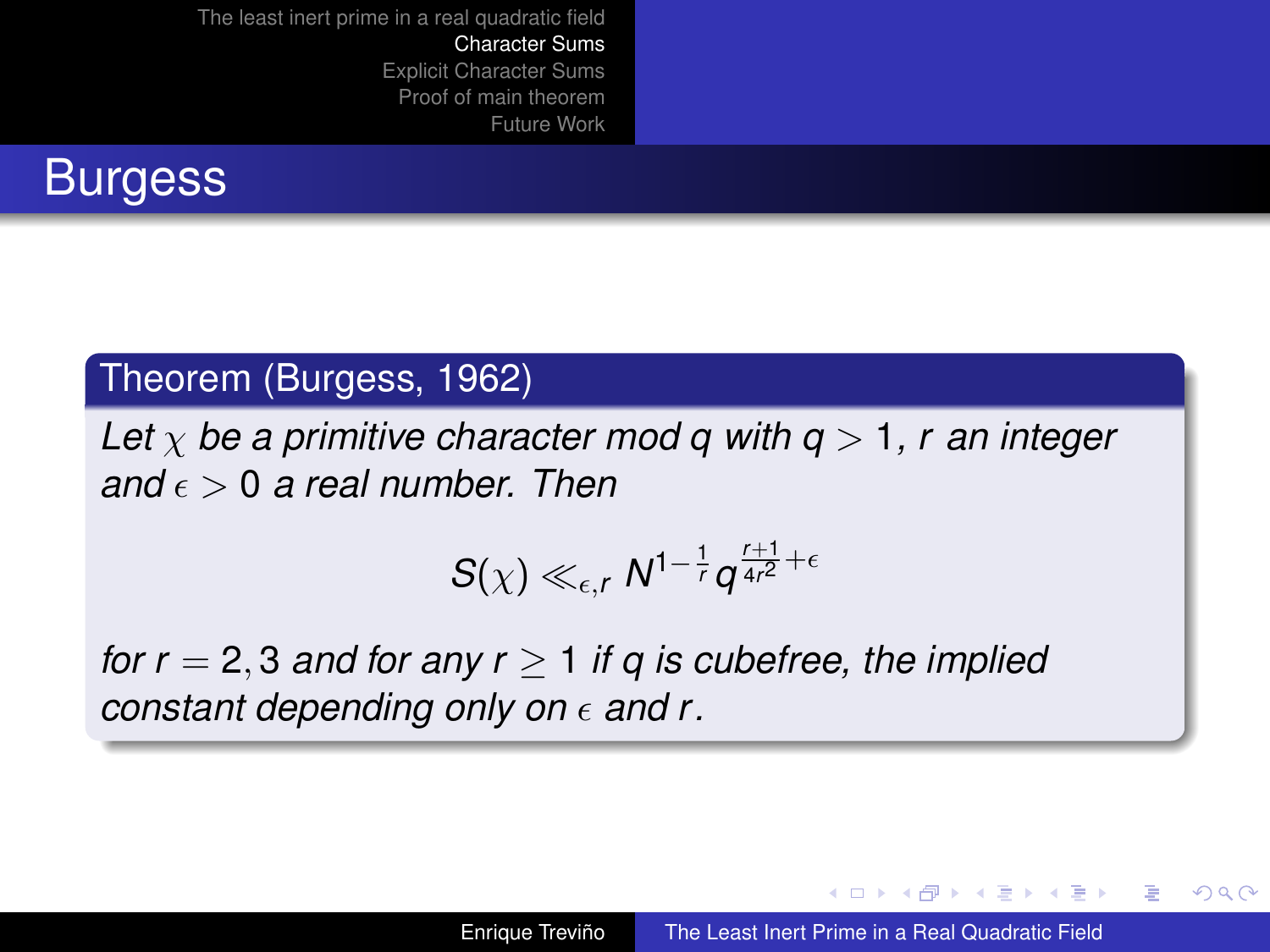## Explicit Pólya–Vinogradov

### Theorem (Hildebrand, 1988)

*For* χ *a primitive character to the modulus q* > 1*, we have*

$$
|S(\chi)| \leq \left\{ \begin{array}{lcl} \left(\frac{2}{3\pi^2} + o(1)\right) \sqrt{q} \log q & , & \chi \text{ even}, \\[1ex] \left(\frac{1}{3\pi} + o(1)\right) \sqrt{q} \log q & , & \chi \text{ odd}. \end{array} \right.
$$

### Theorem (Pomerance, 2009)

*For*  $\chi$  *a primitive character to the modulus q > 1, we have* 

$$
|S(\chi)| \leq \left\{ \begin{array}{ll} \frac{2}{\pi^2} \sqrt{q} \log q + \frac{4}{\pi^2} \sqrt{q} \log \log q + \frac{3}{2} \sqrt{q} & , & \chi \text{ even}, \\ \\ \frac{1}{2\pi} \sqrt{q} \log q + \frac{1}{\pi} \sqrt{q} \log \log q + \sqrt{q} & , & \chi \text{ odd}. \end{array} \right.
$$

<span id="page-9-0"></span> $\alpha \alpha$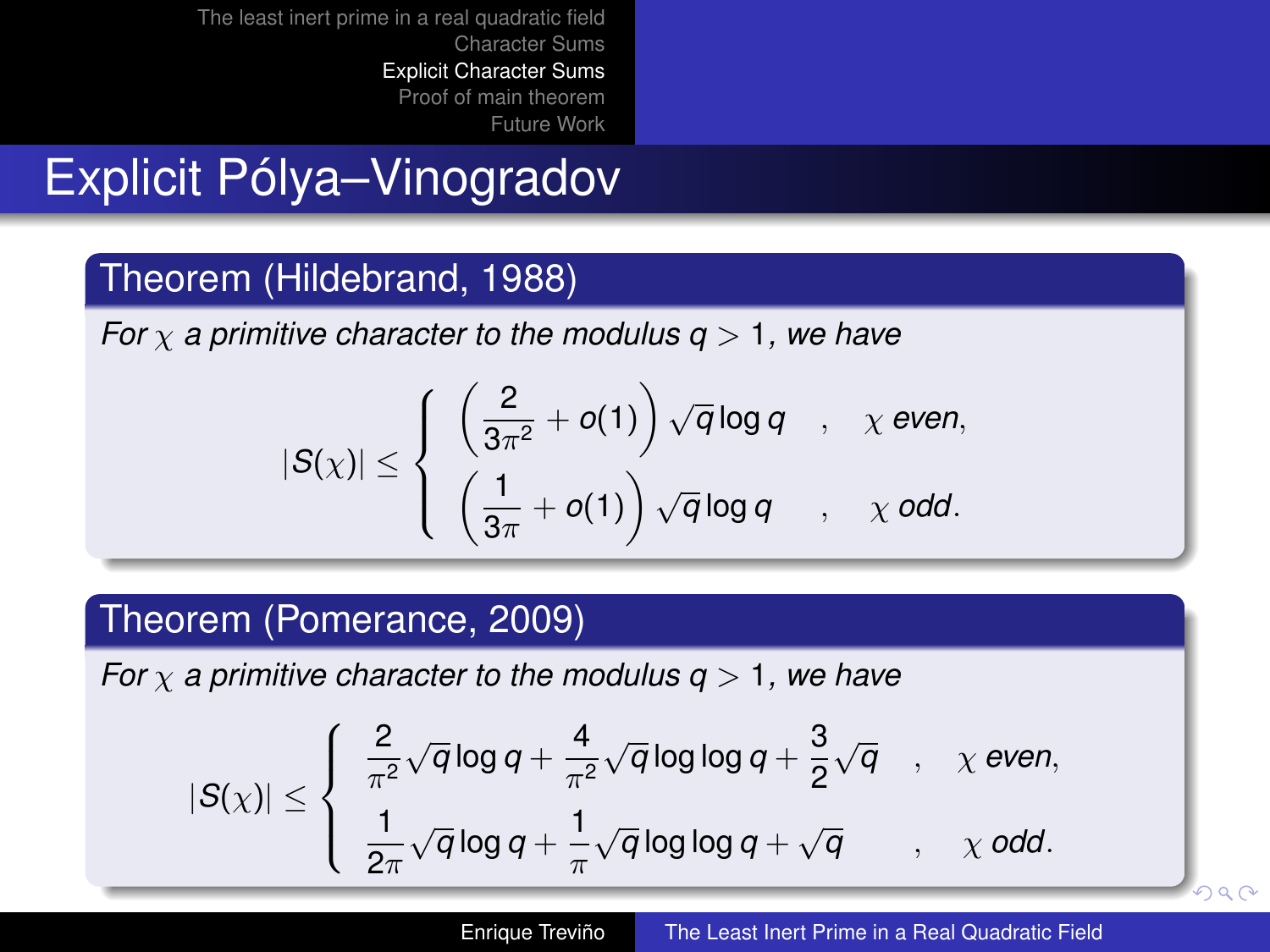## Explicit Burgess

### Theorem (Iwaniec-Kowalski-Friedlander)

*Let*  $\chi$  *be a Dirichlet character mod p (a prime). Then for r*  $\geq$  *2* 

$$
|S_{\chi}(N)| \leq 30 \cdot N^{1-\frac{1}{r}} p^{\frac{r+1}{4r^2}} (\log p)^{\frac{1}{r}}.
$$

### Theorem (ET, 2009)

Let  $\chi$  be a Dirichlet character mod p (a prime). Then for  $r \geq 2$  and  $p \geq 10^7$ .

$$
|S_{\chi}(N)| \leq 3 \cdot N^{1-\frac{1}{r}} p^{\frac{r+1}{4r^2}} (\log p)^{\frac{1}{r}}.
$$

*Note, the constant gets better for larger r, for example for*  $r = 3, 4, 5, 6$  *the constant is* 2.376, 2.085, 1.909, 1.792 *respectively.*

イロメ イ押 メイヨメ イヨメ

 $2Q$ 

€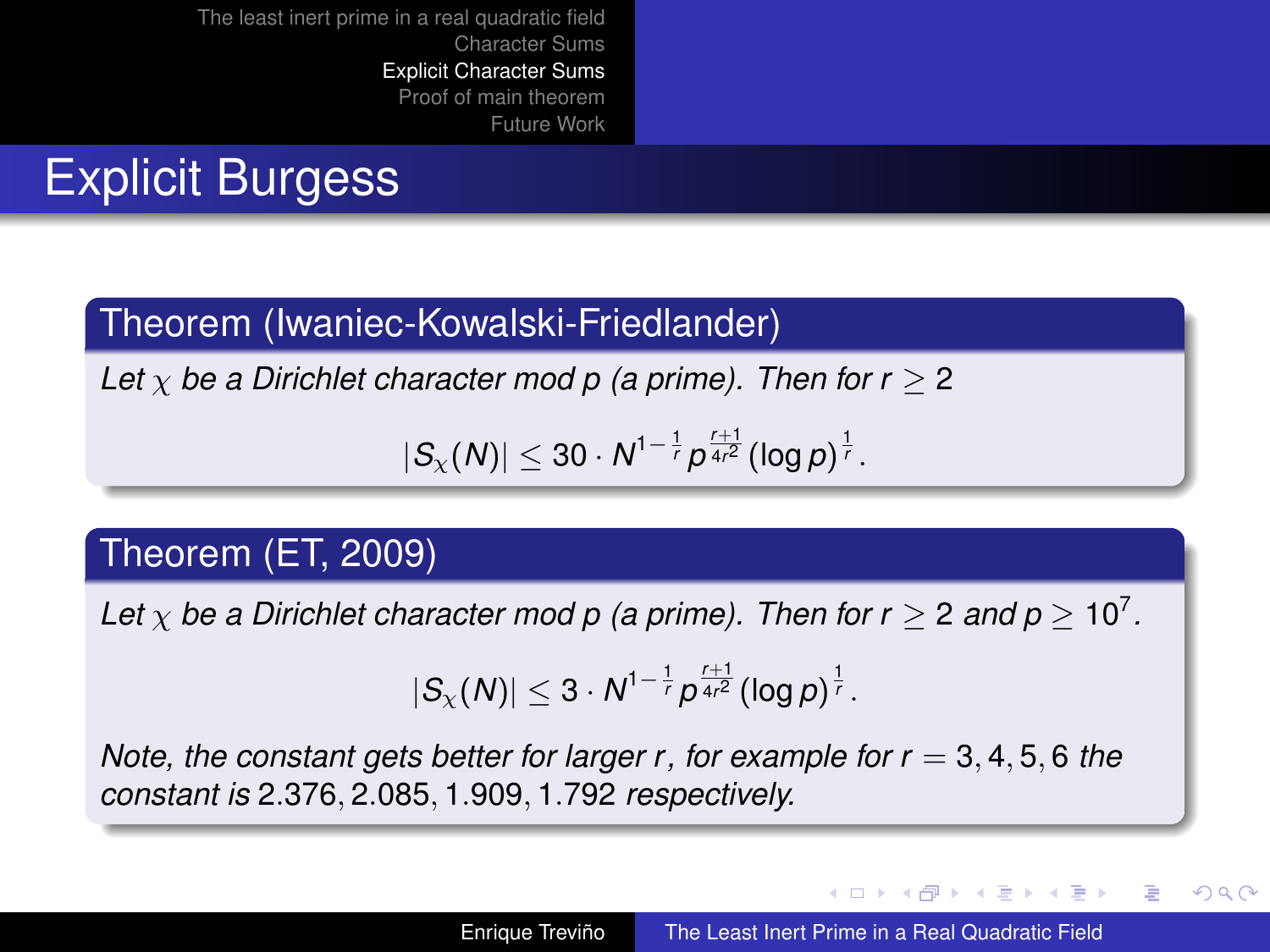## Quadratic Case for Burgess

#### Theorem (Booker, 2006)

*Let p* > 10<sup>20</sup> *be a prime number*  $\equiv$  1 (mod 4),  $r \in \{2, ..., 15\}$  *and*  $0 < M, N \leq 2\sqrt{p}$ . Let  $\chi$  be a quadratic character (mod *p*). Then

$$
\left|\sum_{M\leq n
$$

#### *where*  $\alpha(r)$ ,  $\beta(r)$  *are given by*

|   | $\alpha(r)$ | $\beta(r)$ |    | $\alpha(r)$ | $\beta(r)$ |
|---|-------------|------------|----|-------------|------------|
| 2 | 1.8221      | 8.9077     | 9  | 1.4548      | 0.0085     |
| 3 | 1.8000      | 5.3948     | 10 | 1.4231      | $-0.4106$  |
| 4 | 1.7263      | 3.6658     | 11 | 1.3958      | $-0.7848$  |
| 5 | 1.6526      | 2.5405     | 12 | 1.3721      | $-1.1232$  |
| 6 | 1.5892      | 1.7059     | 13 | 1.3512      | $-1.4323$  |
| 7 | 1.5363      | 1.0405     | 14 | 1.3328      | $-1.7169$  |
| 8 | 1.4921      | 0.4856     | 15 | 1.3164      | $-1.9808$  |

(ロ) (伊)

ミト イヨト

ă,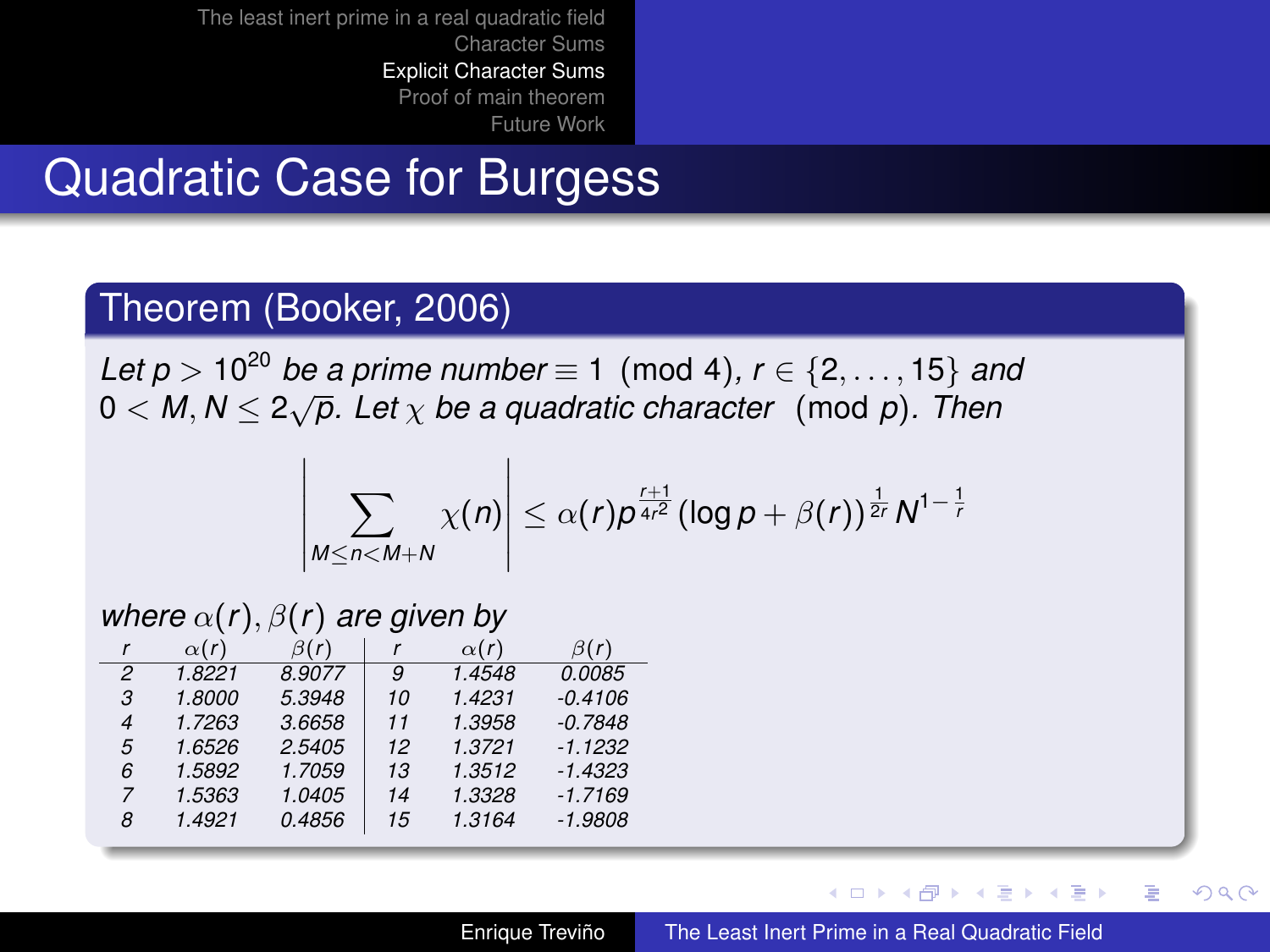# Some Applications of the Explicit Estimates

- Norton showed that for every prime p, it's least quadratic non-residue is  $\leq 4.7p^{1/4}\log p.$
- For computing class numbers of large discriminants. Booker, computed the class number of a 32-digit discriminant.
- To prove a conjecture of Brizolis (Levin, Pomerance) that for every prime *p* > 3 there is a primitive root *g* and an  $\mathsf{integer}\ x \in [1,p-1]$  with  $\mathsf{log}_g x = x$ , that is,  $g^x \equiv x$ (mod *p*).

イロト イ押 トイヨ トイヨ トー

ă,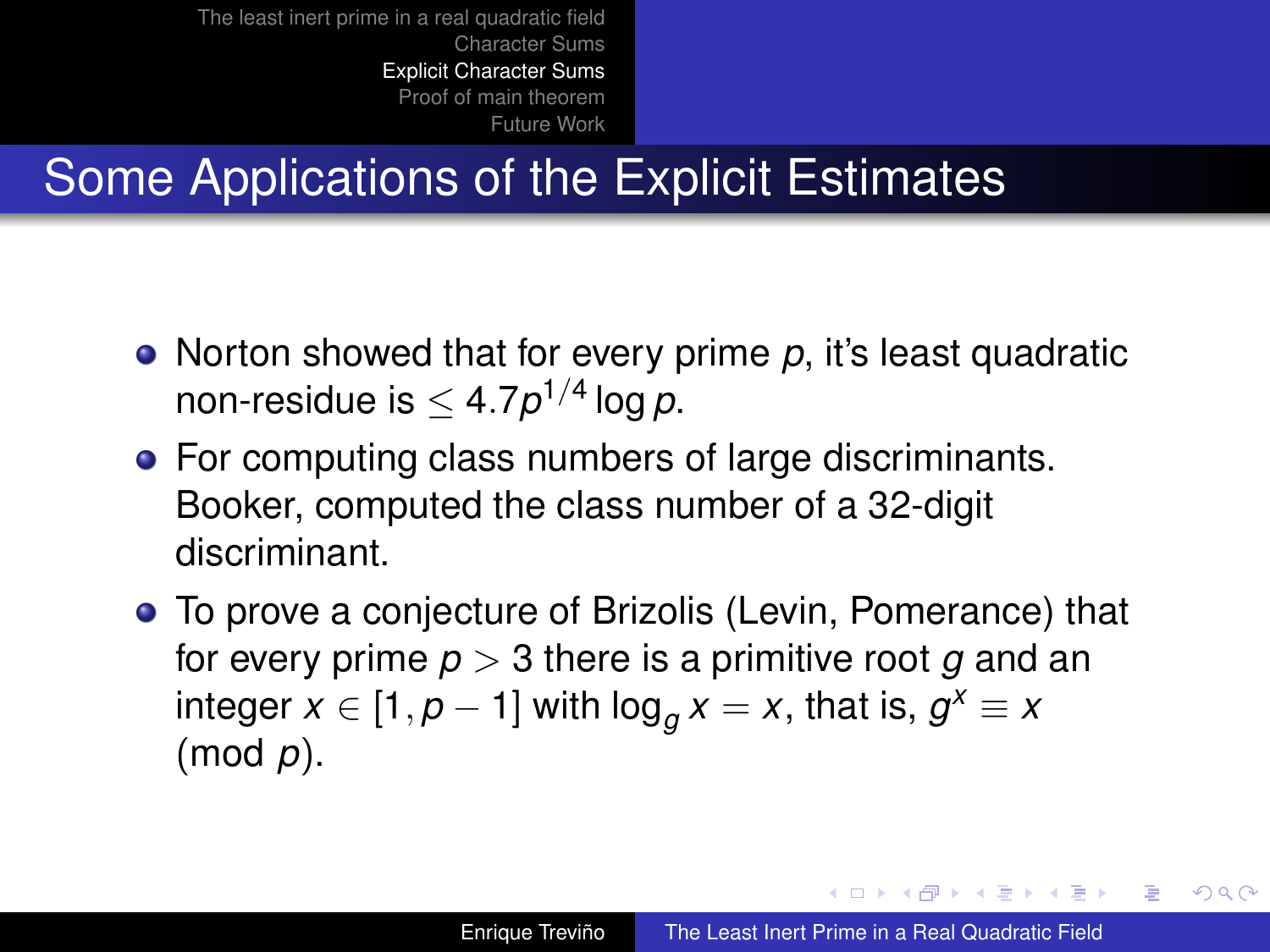## Smoothed Pólya–Vinogradov

Let M, N be real numbers with  $0 < N \leq q$ , then define  $S^*(\chi)$  as follows:

$$
S^*(\chi) = \max_{M,N} \left| \sum_{M \leq n \leq 2N} \chi(n) \left(1 - \left|\frac{a-M}{N} - 1\right|\right) \right|
$$

Theorem (Levin, Pomerance, Soundararajan, 2009)

*Let*  $\chi$  *be a primitive character to the modulus q > 1, and let M*, *N* be real numbers with  $0 < N \le q$ , then

$$
S^*(\chi) \leq \sqrt{q} - \frac{N}{\sqrt{q}}.
$$

 $\leftarrow$   $\Box$ 

.

 $\langle \Box \mathbb{P} \rangle$   $\rightarrow$   $\langle \Box \rangle$   $\rightarrow$   $\langle \Box \rangle$ 

 $290$ 

Ξ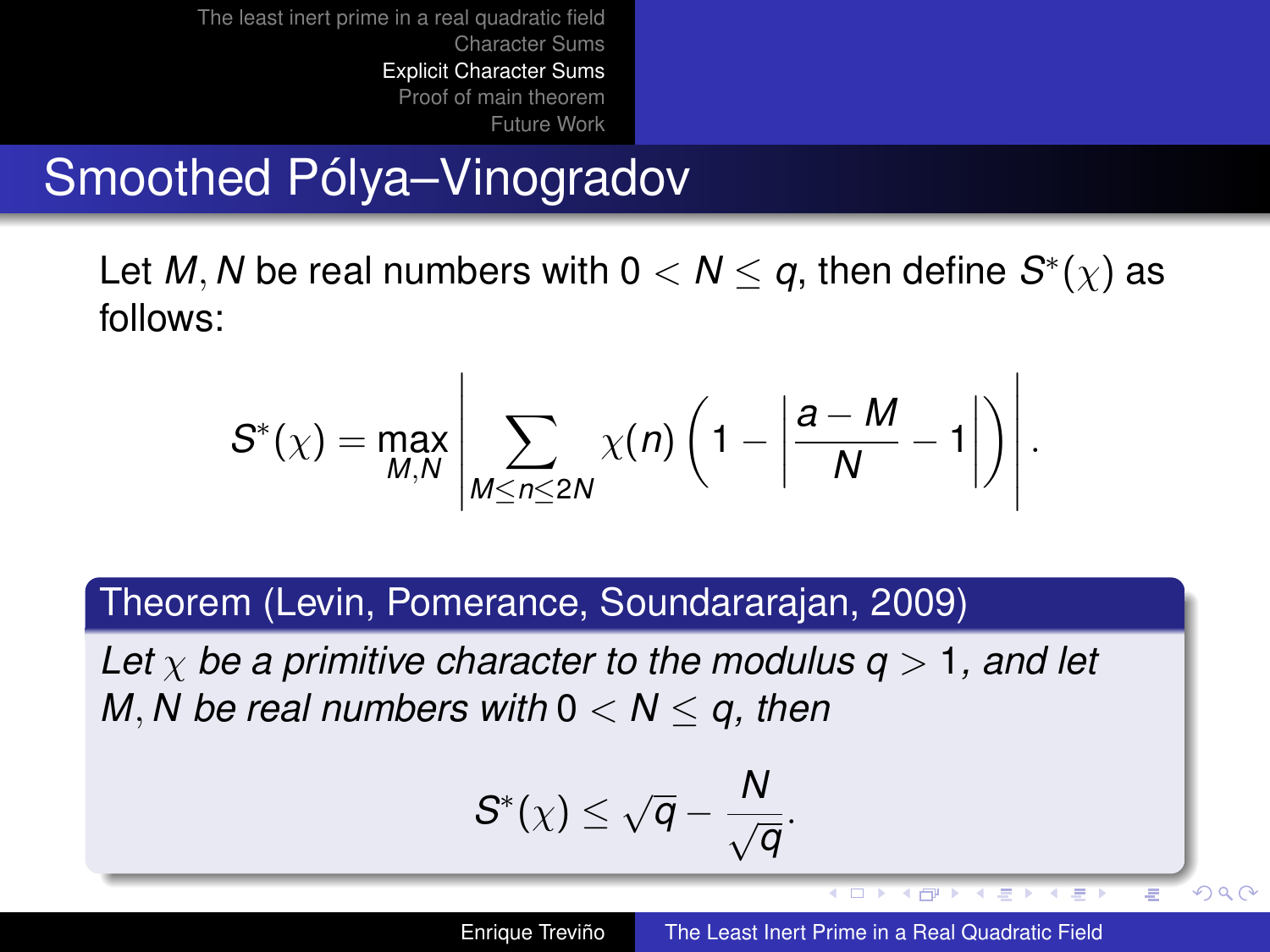## Lowerbound for the smoothed Pólya–Vinogradov

#### Theorem (ET, 2010)

*Let*  $\chi$  *be a primitive character to the modulus q > 1, and let M*, *N be real numbers with* 0 < *N* ≤ *q, then*

$$
S^*(\chi)\geq \frac{2}{\pi^2}\sqrt{q}.
$$

Therefore, the order of magnitude of  $S^*(\chi)$  is  $\sqrt{q}$ .

イロト イ押 トイヨ トイヨト

ă,  $QQ$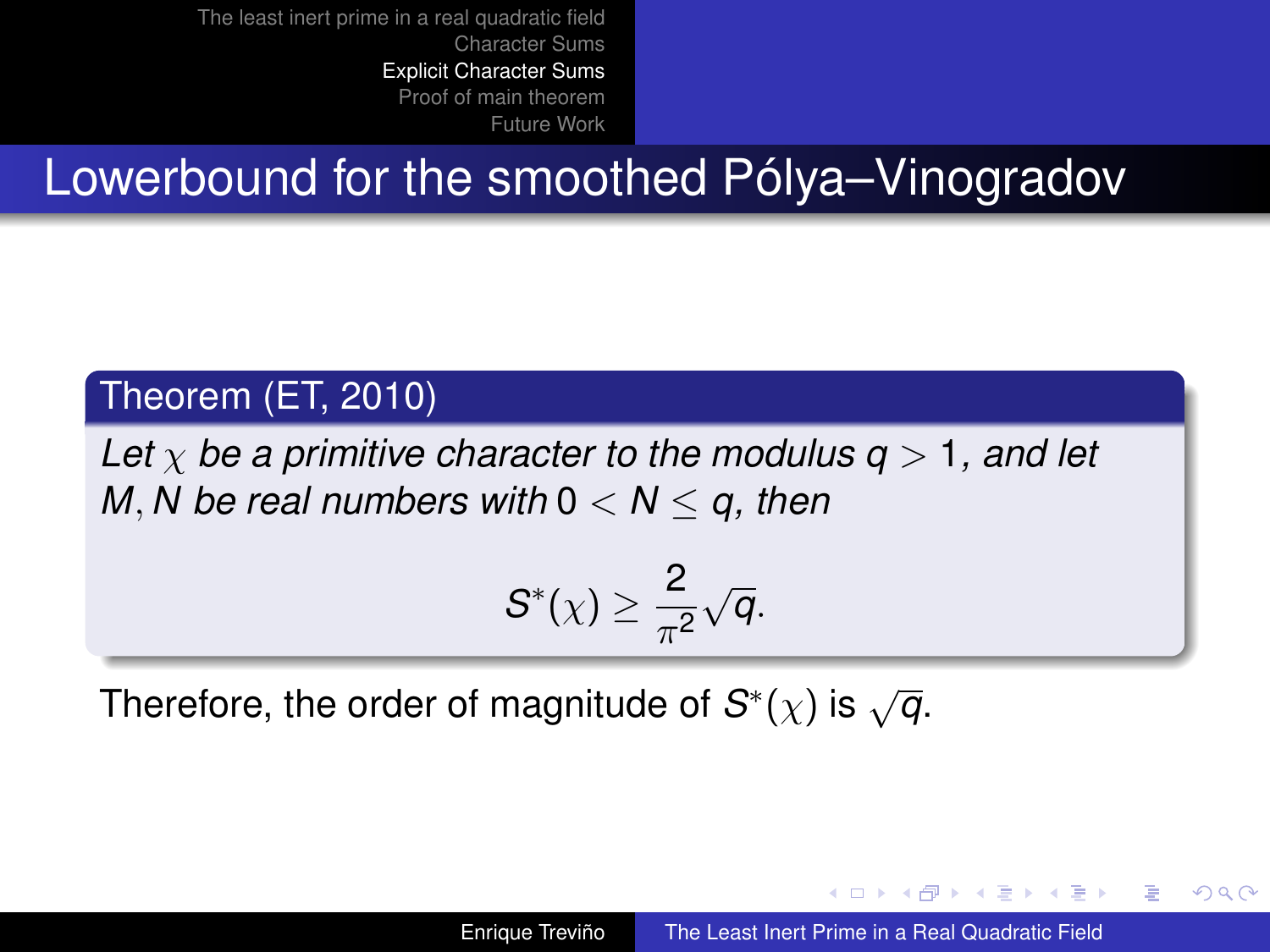# A little background on the smoothed Pólya–Vinogradov

L.K. Hua had proved an equivalent statement for prime modulus and used it to give an upperbound for the least primitive root.

#### Theorem (Hua, 1942)

*Let p* > 2, 1  $\lt$  *A*  $\lt$  (*p* − 1)/2*. Then, for each non-principal character,* mod*p, we have*

$$
\frac{1}{A+1}\left|\sum_{a=0}^A\sum_{n=A+1-a}^{A+1+a}\chi(n)\right|\leq \sqrt{p}-\frac{A+1}{\sqrt{p}}.
$$

K ロ ⊁ K 何 ≯ K ヨ ⊁ K ヨ ⊁

 $2Q$ 

€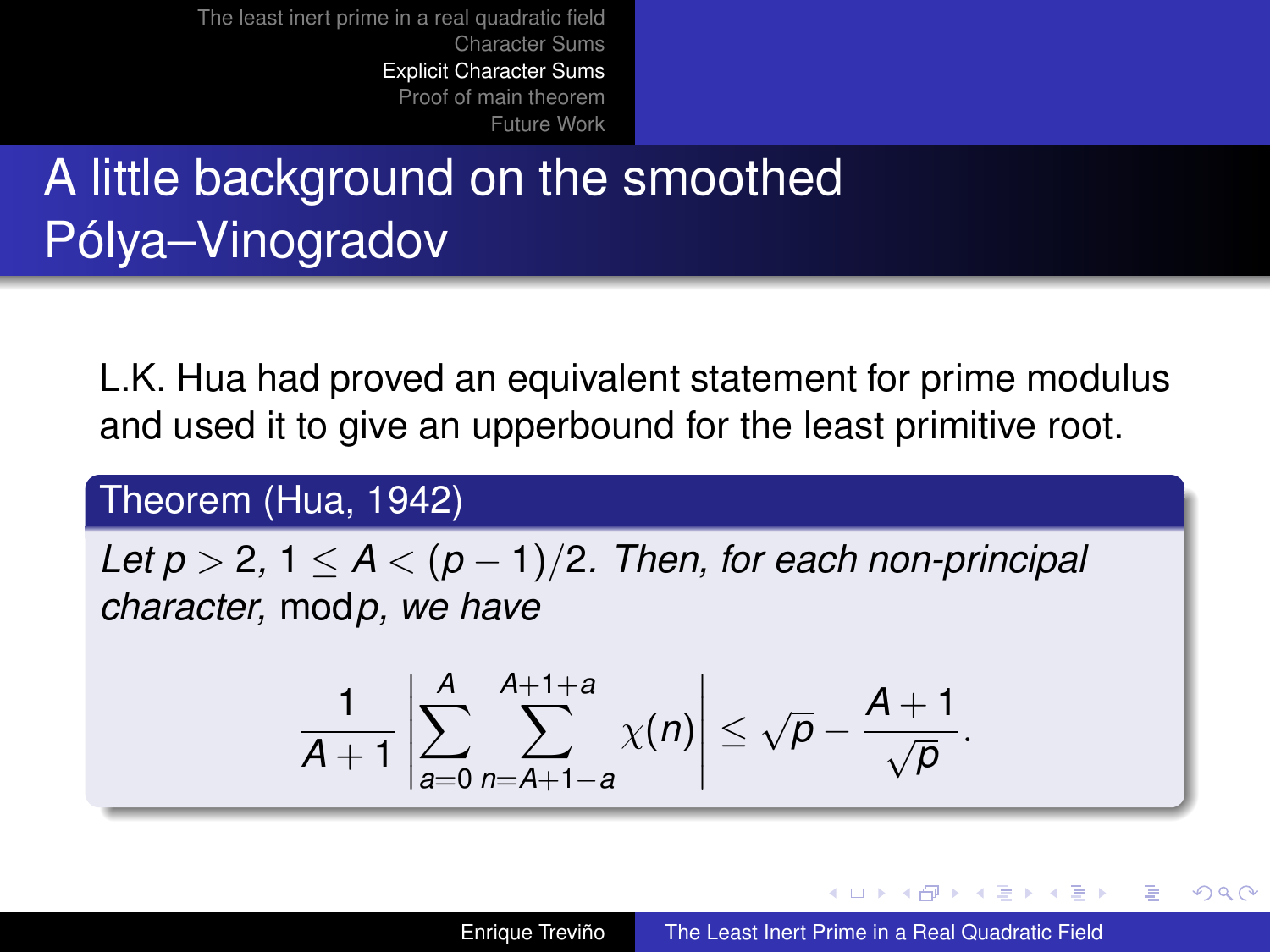[Small Cases](#page-16-0) [Hybrid Case](#page-22-0)

# Manitoba Scalable Sieving Unit

Recall that we are dealing with *D* a fundamental discriminant, i.e. either  $D = L$  or  $D = 4L$  where L is squarefree. We only need to consider the cases  $D \equiv 1 \pmod{8}$  and  $D \equiv 2, 3$ (mod 4) because  $D/2$ ) = -1 for  $D \equiv 5$  (mod 8). Running the Manitoba Scalable Sieving Unit (MSSU) for about 5 months yielded, among other things, the following information: If

 $\bullet$  *L* ≡ 1 (mod 8) with  $(L/q) = 0$  or 1 for all odd  $q \le 257$ ,

2  $L \equiv 2 \pmod{4}$  with  $(L/q) = 0$  or 1 for all odd  $q < 283$  or

 $\bullet$  *L*  $\equiv$  3 (mod 4) with (*L*/*q*) = 0 or 1 for all odd *q* < 277 then  $L > 2.6 \times 10^{17}$ .

イロト イ押 トイヨ トイヨト

 $2Q$ 

<span id="page-16-0"></span>∍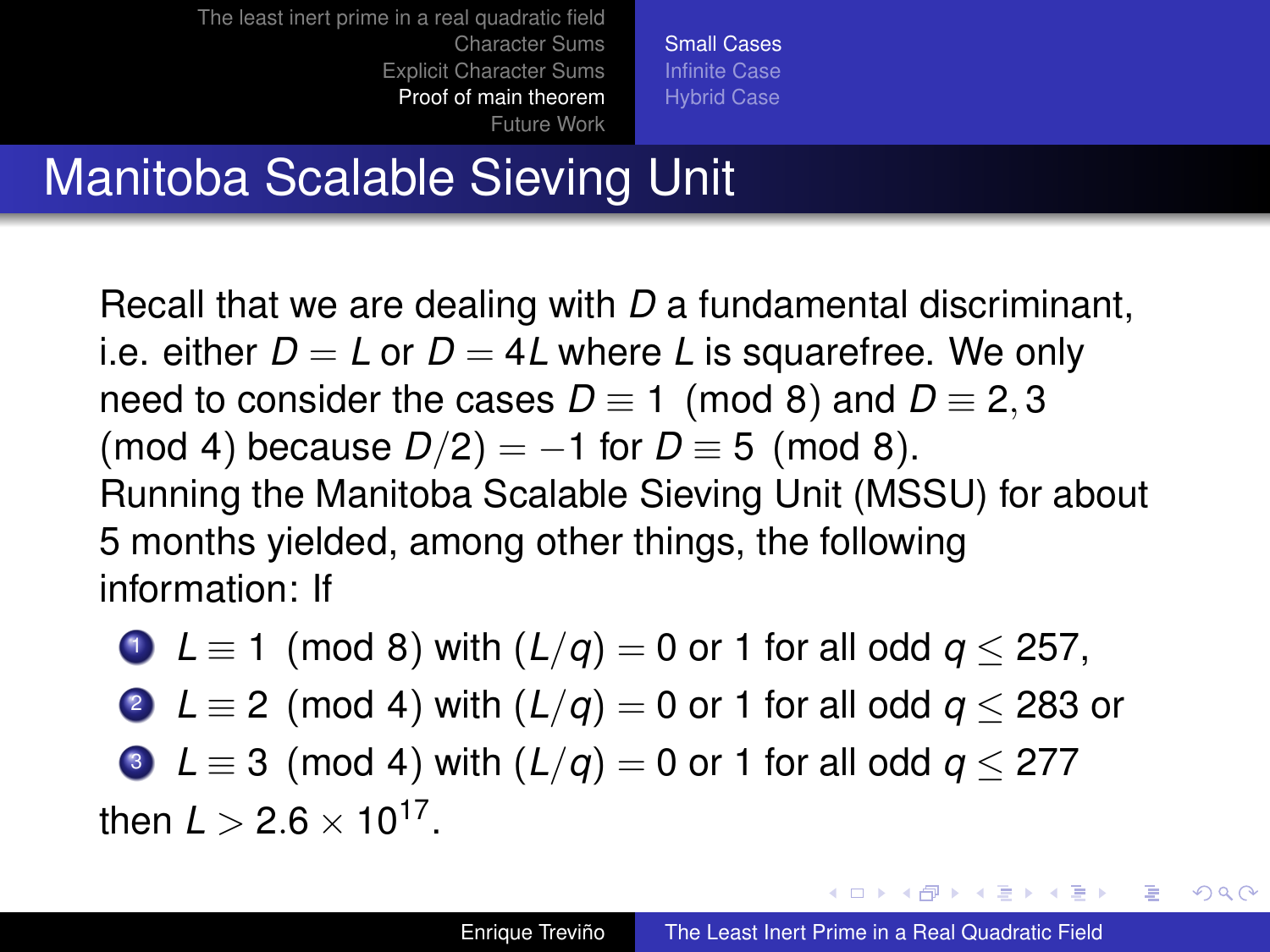[Small Cases](#page-16-0) [Hybrid Case](#page-22-0)

### Counterexamples

The MSSU then allows us to know that we need only check up to 4(283) $^2$  = 320356 for counterexamples below 2.6  $\times$  10 $^{17}$  (or  $4(283)$  = 320336 for counterexamples below 2.6  $\times$  10  $^{10}$  (or 4  $\times$  2.6  $\times$  10<sup>17</sup> in the case of *D* even), for least inert primes  $>$   $\sqrt{ }$ *D*/2. The set of counterexamples is

*S* = {5, 8, 12, 13, 17, 24, 28, 33, 40, 57, 60, 73, 76, 88, 97, 105, 120, 124, 129, 136, 145, 156, 184, 204, 249, 280, 316, 345, 364, 385, 424, 456, 520, 561, 609, 616, 924, 940, 984, 1065, 1596, 2044, 3705}.

Similarly for the counterexamples to least inert prime  $> D^{0.45}$ , we need only check up to  $283^{1/45}$  = 280811. The set of counterexamples is

 $S = \{8, 12, 24, 28, 33, 40, 60, 105, 120, 156, 184, 204, 280, 364, 456, 520, 1596\}.$ 

イロト イ押 トイヨ トイヨ トー

È.  $2Q$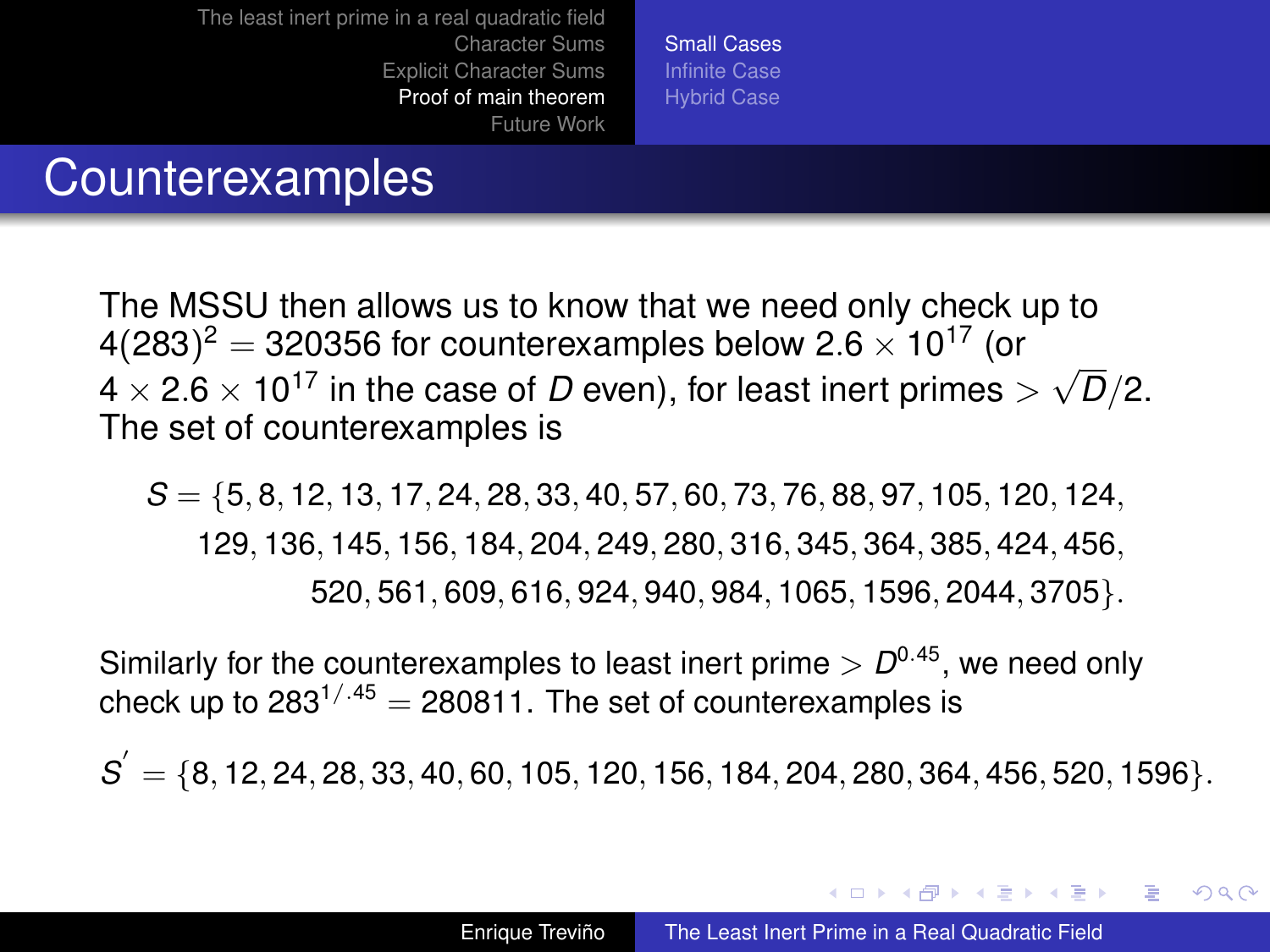[Small Cases](#page-16-0) [Infinite Case](#page-18-0) [Hybrid Case](#page-22-0)

### Tighter smoothed PV

### Theorem (ET, 2010)

*Let*  $\chi$  *be a primitive character to the modulus q > 1, let M, N be real numbers with* 0 < *N* ≤ *q. Then*

$$
\left|\sum_{M\leq n\leq M+2N}\chi(n)\left(1-\left|\frac{n-M}{N}-1\right|\right)\right|\leq \frac{\phi(q)}{q}\sqrt{q}+2^{\omega(q)-1}\frac{N}{\sqrt{q}}.
$$

K ロ ⊁ K 何 ≯ K ヨ ⊁ K ヨ ⊁

B

<span id="page-18-0"></span> $QQ$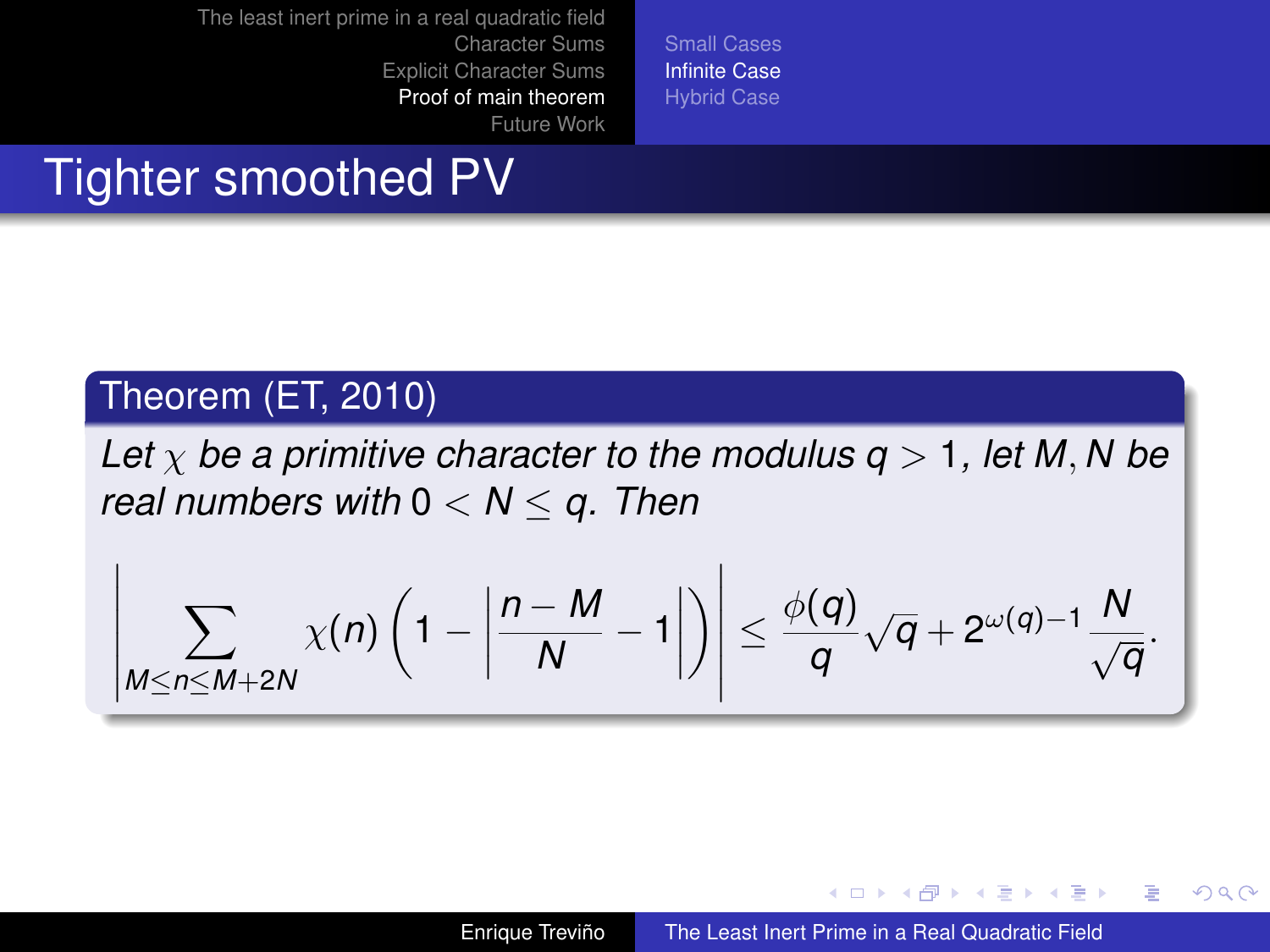[Small Cases](#page-16-0) [Infinite Case](#page-18-0) [Hybrid Case](#page-22-0)

## Applying smoothed PV to the infinite case

Let  $\chi(\boldsymbol{\rho}) = \left(\frac{\boldsymbol{\rho}}{\boldsymbol{\rho}}\right)$  $\left(\frac{D}{\rho}\right)$ . Since  $D$  is a fundamental discriminant,  $\chi$  is a primitive character of modulus *D*. Consider

$$
S_{\chi}(N)=\sum_{n\leq 2N}\chi(n)\left(1-\left|\frac{n}{N}-1\right|\right).
$$

By smoothed PV, we have

$$
|S_{\chi}(N)| \leq \frac{\phi(D)}{D} \sqrt{D} + 2^{\omega(D)-1} \frac{N}{\sqrt{D}}.
$$

イロト イ団ト イヨト イヨト

B

 $QQ$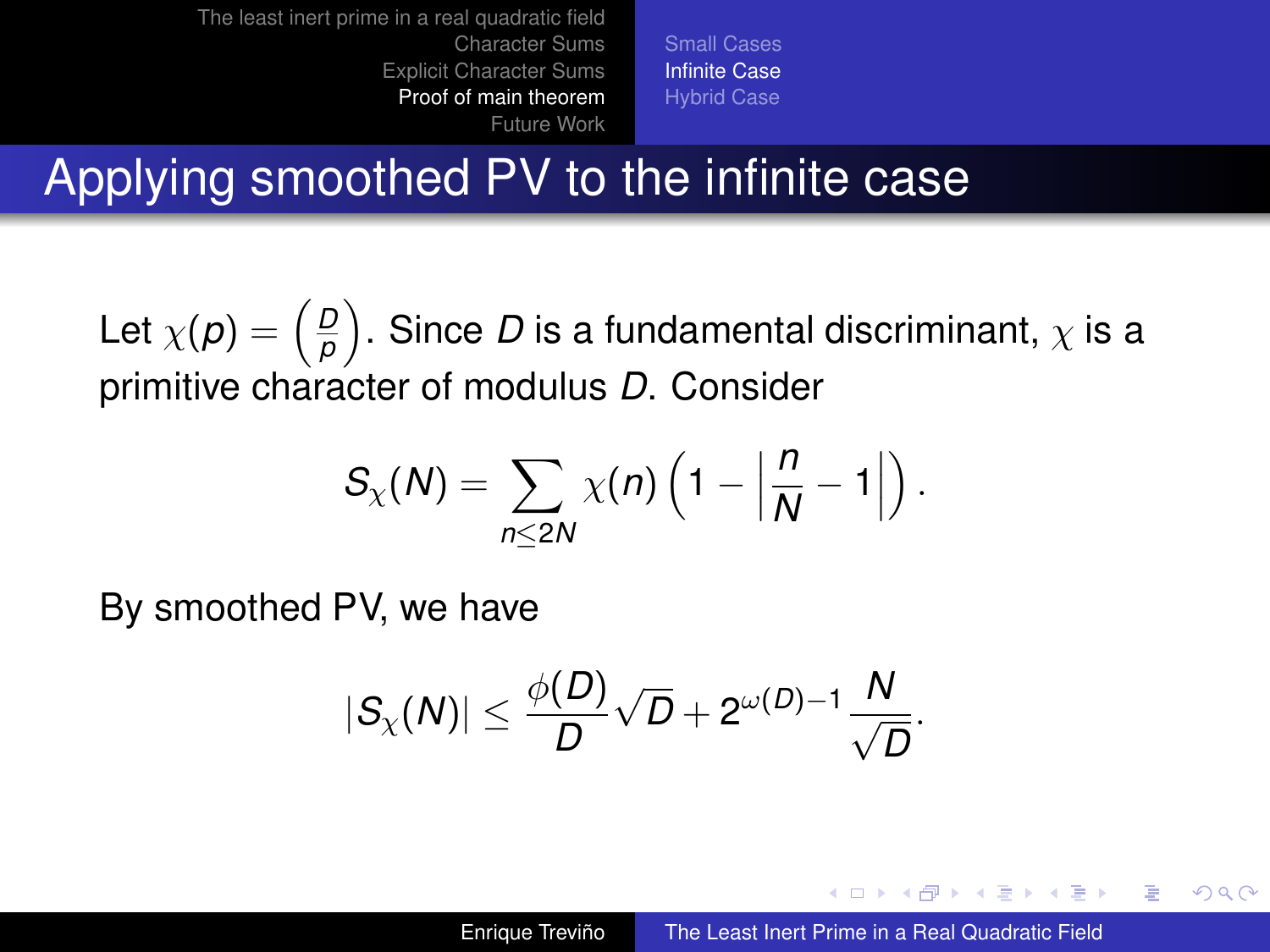[Small Cases](#page-16-0) [Infinite Case](#page-18-0) [Hybrid Case](#page-22-0)

Now,

$$
S_{\chi}(N)=\sum_{\substack{n\leq 2N\\ (n,\overline{D})=1}}\left(1-\left|\frac{n}{N}-1\right|\right)-2\sum_{\substack{B
$$

#### Therefore,

$$
\frac{\phi(D)}{D}\sqrt{D}+2^{\omega(D)-1}\frac{N}{\sqrt{D}}\geq |S_{\chi}(N)|\geq \frac{\phi(D)}{D}N-2^{\omega(D)-2}-2\sum_{\substack{n\leq \frac{2N}{B}\\(n,D)=1}}\sum_{B< p\leq \frac{2N}{n}}\left(1-\left|\frac{np}{N}-1\right|\right).
$$

Now, letting *N* = *c* √ *D* for some constant *c* we get

$$
0 \geq c-1 - 2^{\omega(D)}\left(\frac{c}{2}+\frac{1}{4}\right)\frac{D}{\phi(D)\sqrt{D}} - \frac{2}{\sqrt{D}}\frac{D}{\phi(D)}\sum_{\substack{n \leq \frac{2N}{B}\\ (n,D)=1}}\sum_{B < p \leq \frac{2N}{n}}\left(1-\left|\frac{np}{N}-1\right|\right)
$$

 $(1 - 4)$   $(1 - 4)$   $(1 - 4)$   $(1 - 4)$   $(1 - 4)$   $(1 - 4)$   $(1 - 4)$   $(1 - 4)$   $(1 - 4)$   $(1 - 4)$   $(1 - 4)$   $(1 - 4)$   $(1 - 4)$   $(1 - 4)$   $(1 - 4)$   $(1 - 4)$   $(1 - 4)$   $(1 - 4)$   $(1 - 4)$   $(1 - 4)$   $(1 - 4)$   $(1 - 4)$   $(1 - 4)$   $(1 - 4)$   $(1 -$ 

÷.

 $299$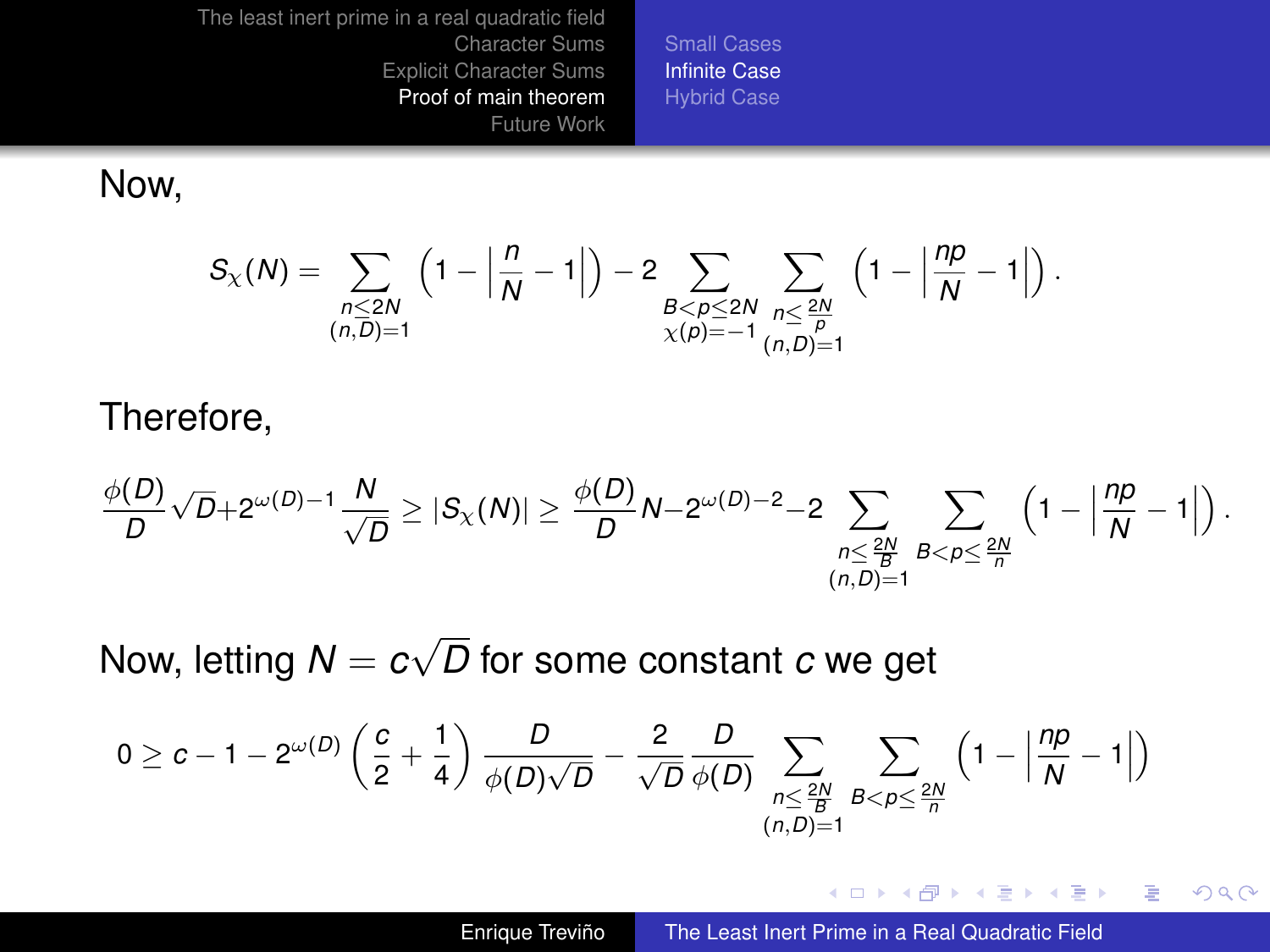[Small Cases](#page-16-0) [Infinite Case](#page-18-0) [Hybrid Case](#page-22-0)

Eventually we have,

$$
0 \geq c-1-2^{\omega(D)}\left(\frac{c}{2}+\frac{1}{4}\right)\frac{D}{\phi(D)\sqrt{D}}-\frac{2c}{\log B}e^{\gamma}\left(1+\frac{1}{\log^2\left(\frac{2N}{B}\right)}\right)\log\left(\frac{2N}{B}\right)\prod_{\substack{p>\frac{2N}{B}\\p\mid D}}\frac{p}{p-1}.
$$

For  $D > 10^{24}$  this is a contradiction.

 $(1 - 4)$   $(1 - 4)$   $(1 - 4)$   $(1 - 4)$   $(1 - 4)$   $(1 - 4)$   $(1 - 4)$   $(1 - 4)$   $(1 - 4)$   $(1 - 4)$   $(1 - 4)$   $(1 - 4)$   $(1 - 4)$   $(1 - 4)$   $(1 - 4)$   $(1 - 4)$   $(1 - 4)$   $(1 - 4)$   $(1 - 4)$   $(1 - 4)$   $(1 - 4)$   $(1 - 4)$   $(1 - 4)$   $(1 - 4)$   $(1 -$ 

重。  $299$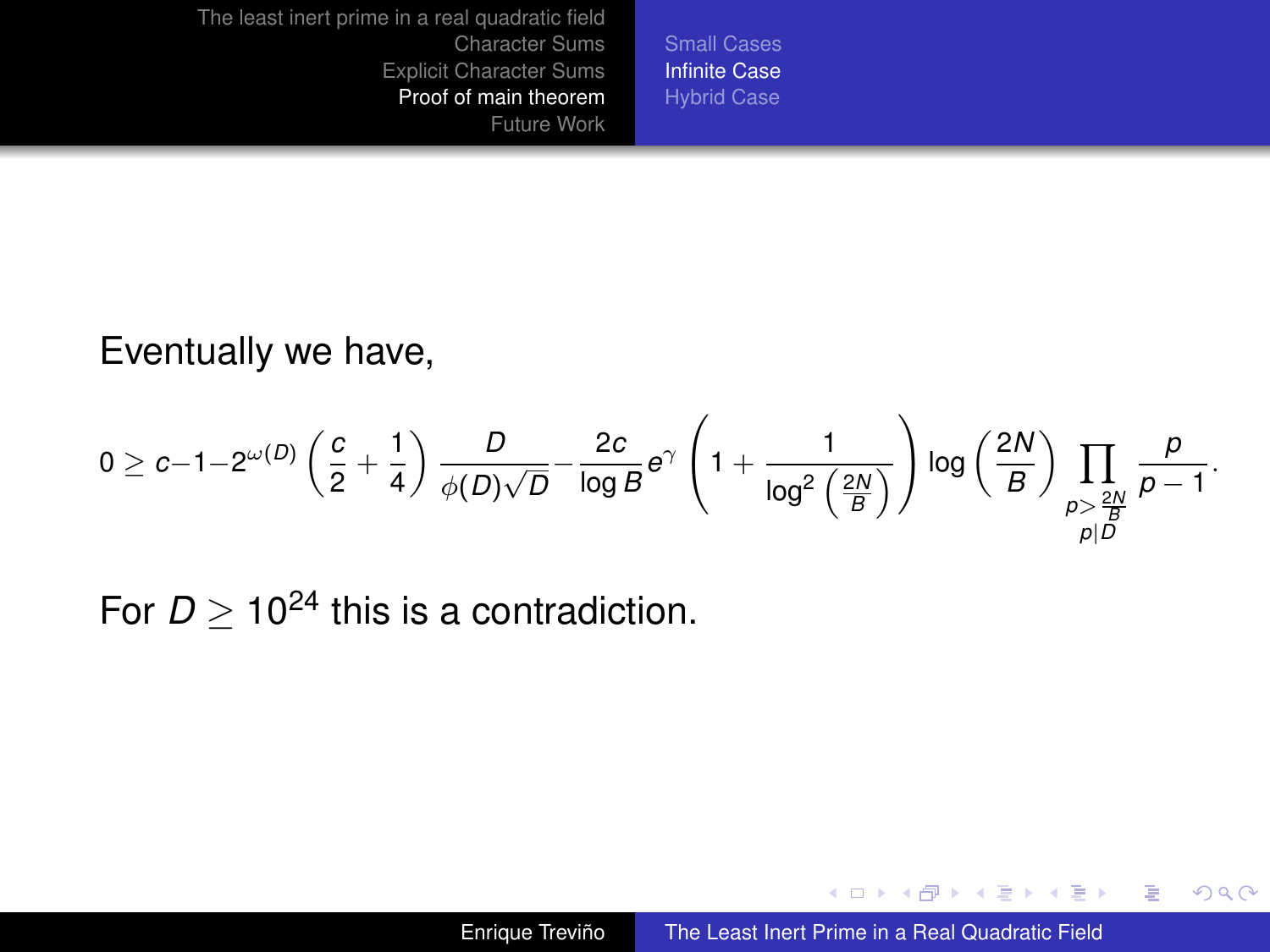[Small Cases](#page-16-0) [Hybrid Case](#page-22-0)

## Hybrid Case

We have as in the previous case

$$
0 \geq c-1 - 2^{\omega(D)}\left(\frac{c}{2} + \frac{1}{4}\right)\frac{D}{\phi(D)\sqrt{D}} - \frac{2}{\sqrt{D}}\frac{D}{\phi(D)}\sum_{\substack{n \leq \frac{2N}{B}\\ (n,D)=1}}\sum_{B < p \leq \frac{2N}{n}}\left(1 - \left|\frac{np}{N} - 1\right|\right)
$$

In this case, since we don't have to worry about the infinite case, we can have a messier version of

<span id="page-22-0"></span>
$$
\sum_{B < p \leq \frac{2N}{n}} \left(1 - \left|\frac{np}{N} - 1\right|\right).
$$

The idea is to consider  $2^{13}$  cases, one for each possible value of  $(D, M)$  where  $M = \prod p$ . *p*≤41 **≮ロト ⊀ 何 ト ⊀ ヨ ト ⊀ ヨ ト**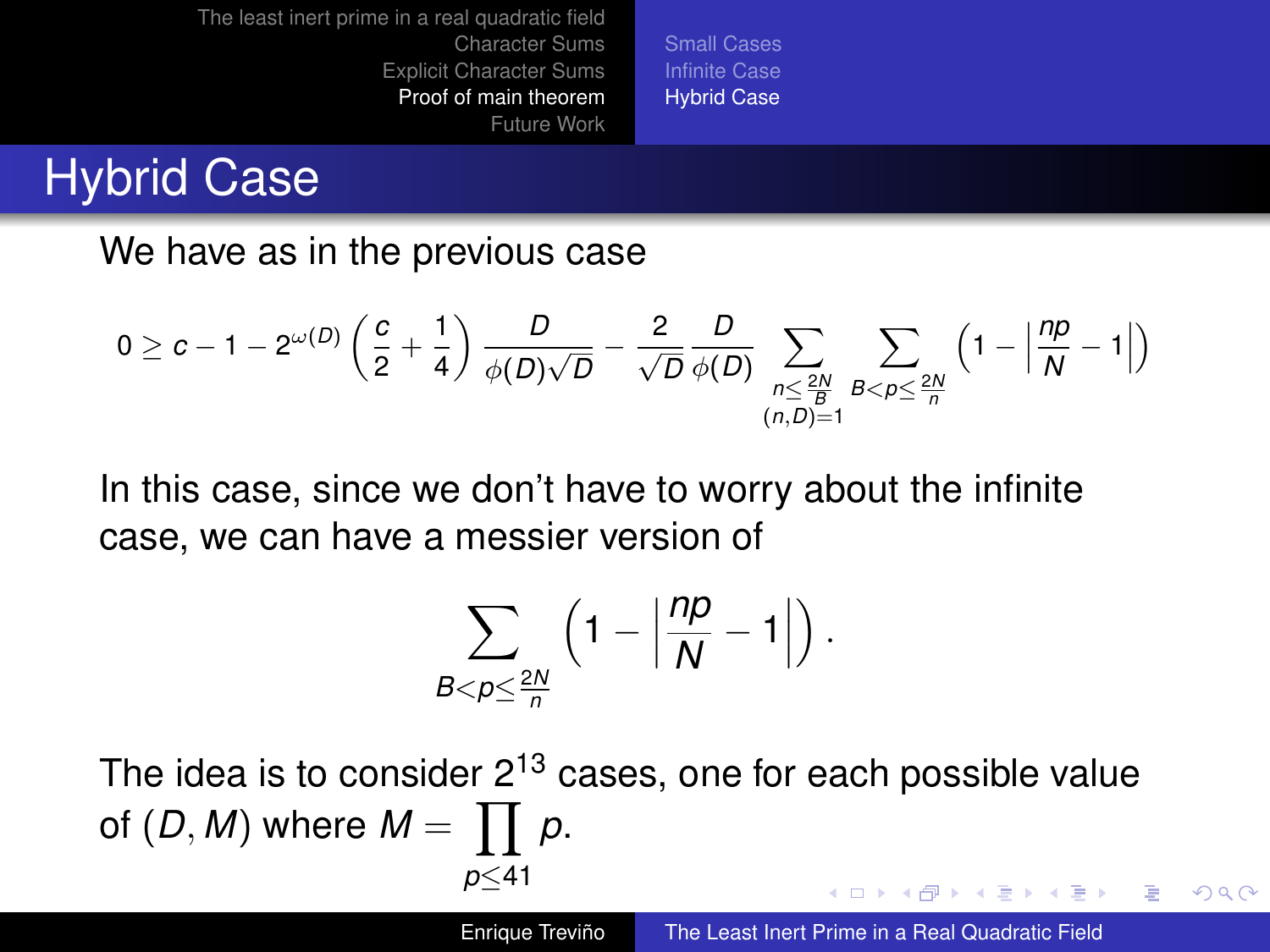[Small Cases](#page-16-0) [Hybrid Case](#page-22-0)

- We consider the odd values and the even values separately. For odd values, the strategy of checking all the cases proves the theorem for  $21853026051351495 = 2.2... \times 10^{16}.$
- For even values we get the theorem for  $1707159924755154870 = 1.71... \times 10^{18}$ .
- Here we need a little extra work, we find that there are 12 outstanding cases and we deal with them one at a time.

 $\bullet$  QED.

イロメ イ押 メイヨメ イヨメ

È.  $2Q$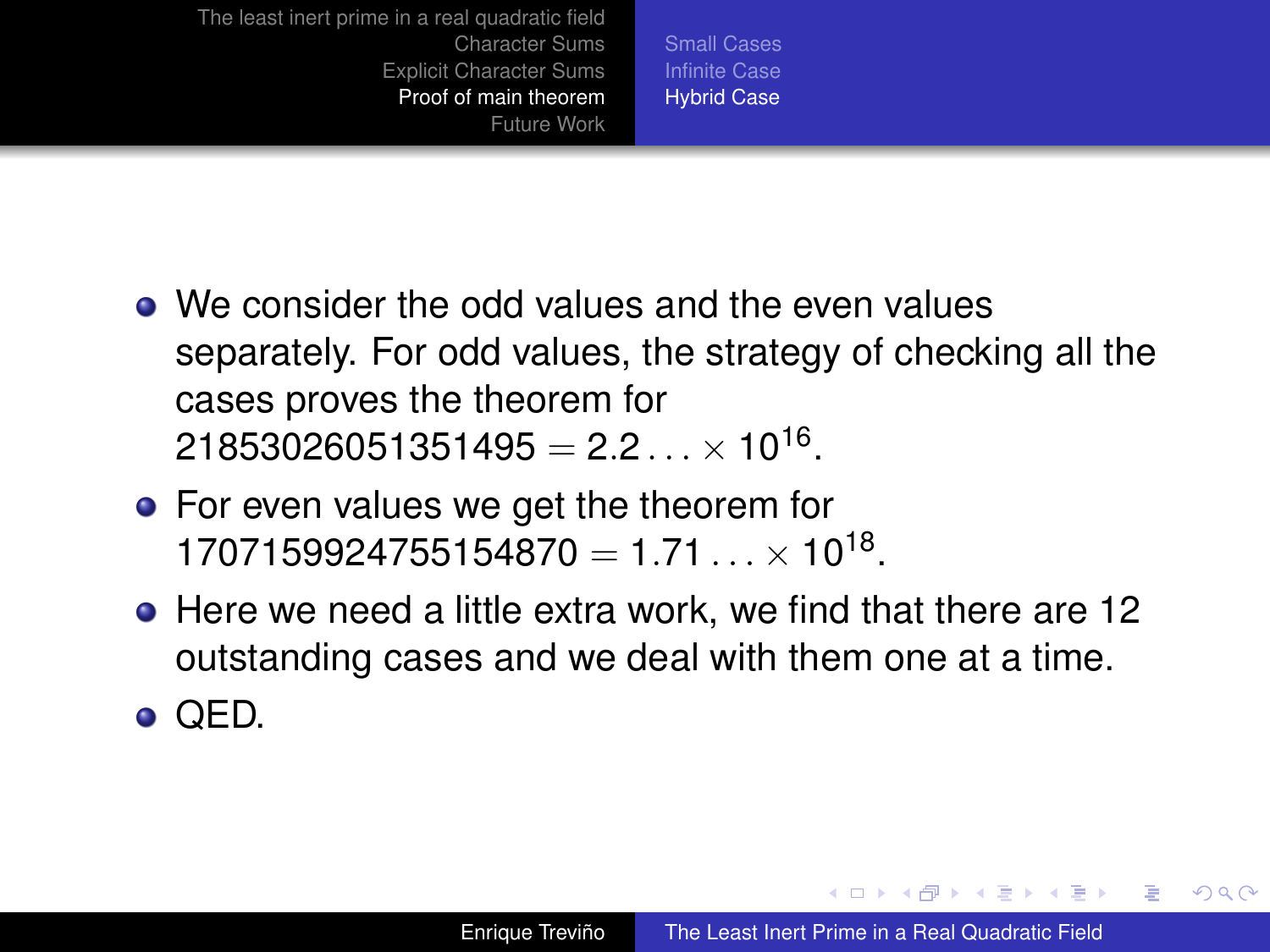

- Bringing the upperbound further down.
- **●** Generalizing to D's not necessarily fundamental discriminants.
- **Generalizing to other characters, not just the Kronecker** symbol.
- Extending the explicit Burgess results to other modulus, not just prime modulus.

イロト イ押ト イヨト イヨト

 $2Q$ 

<span id="page-24-0"></span>э